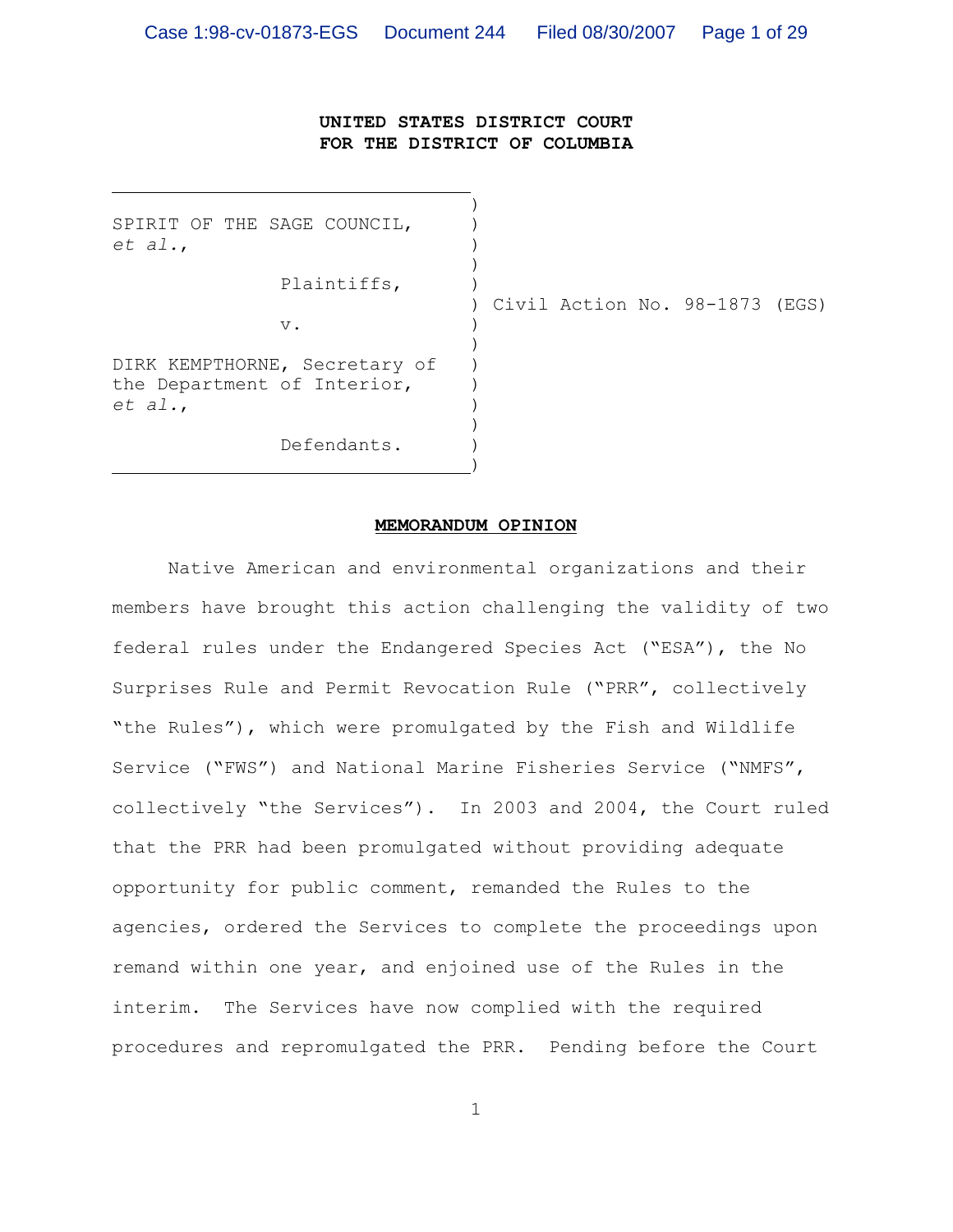are the parties' cross-motions for summary judgment, which dispute both this Court's jurisdiction as well as the merits of plaintiffs' claims under the Administrative Procedures Act ("APA"). Upon consideration of the motions and supporting memoranda, the responses and replies thereto, the applicable law, the arguments made at the motions hearing on May 30, 2007, and the entire record, the Court determines that the it has jurisdiction and that the Rules are lawful under the APA. Therefore, for the reasons stated herein, plaintiffs' motion for summary judgment is **DENIED**, and defendants' motion for summary judgment is **GRANTED**.

### **BACKGROUND**

#### **A. Factual and Regulatory Background**

The background of the parties and the statutory framework was discussed in detail in the Court's 2003 opinion, *Spirit of the Sage Council v. Norton*, 294 F. Supp. 2d 67, 73-80 (D.D.C. 2003) (hereinafter "Spirit I"), and need only be summarized here. Plaintiffs are a number of organizations who allege that their members regularly photograph, observe, study and otherwise enjoy endangered and threatened species and their habitats. *Id.* at 73-74. FWS and NMFS are agencies within the Department of the Interior and Department of Commerce respectively, which have been delegated the responsibilities under the ESA. *Id.* at 75. Two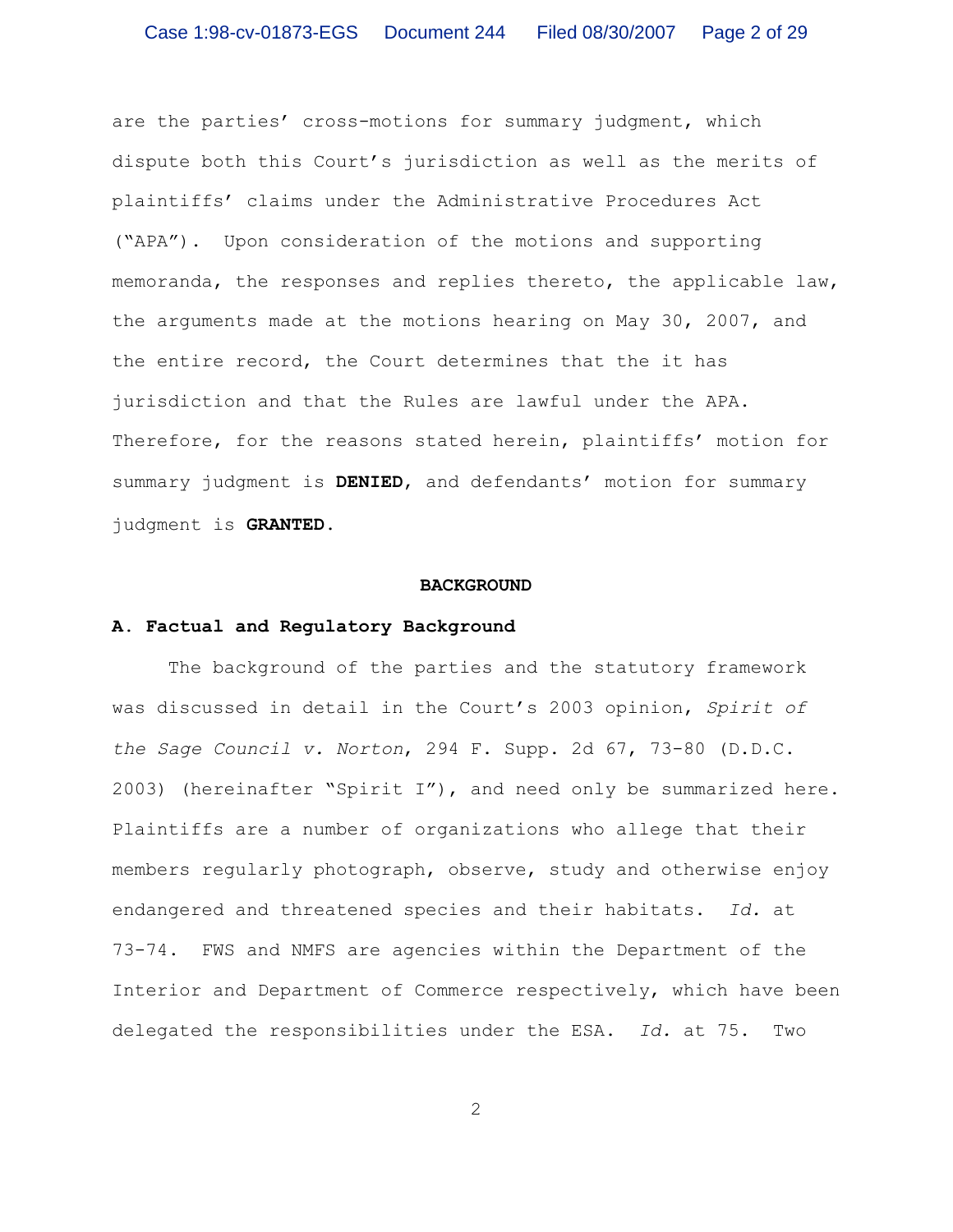# Case 1:98-cv-01873-EGS Document 244 Filed 08/30/2007 Page 3 of 29

additional parties, the Western Urban Water Coalition and a group of California local governments, have been granted leave to intervene as defendants. *Id.*

Section 9 of the ESA, with certain statutory exceptions, makes it unlawful for any person to "take" a member of any species listed as endangered or threatened. *Id.* at 75-76. In 1982, Congress amended the ESA to authorize the Services to permit otherwise prohibited takings of endangered or threatened species, if they are "incidental to, and not the purpose of, the carrying out of an otherwise lawful activity." *Id.* at 76 (quoting 16 U.S.C.  $\frac{1}{5}$  1539(a)(1)(B)). Incidental take permits ("ITP") are available to landowners and developers who agree to mitigate impacts to listed species through a Habitat Conservation Plan ("HCP"), which must satisfy both ESA statutory criteria and further requirements in the Services' regulations. *Id.*

Under Section 10 of the ESA, an applicant seeking an ITP authorizing it to "take" endangered or threatened species in the course of its activities on private land must prepare a HCP specifying, *inter alia*, the impact of the taking, measures to minimize the impact, and any other measures required by the Services. 16 U.S.C.  $\frac{1}{5}$  1539(a)(2)(A). In order to issue an ITP, the Services "must find that the taking will be incidental; the applicant will, to the maximum extent practicable, minimize and mitigate the impacts of such taking; the applicant will ensure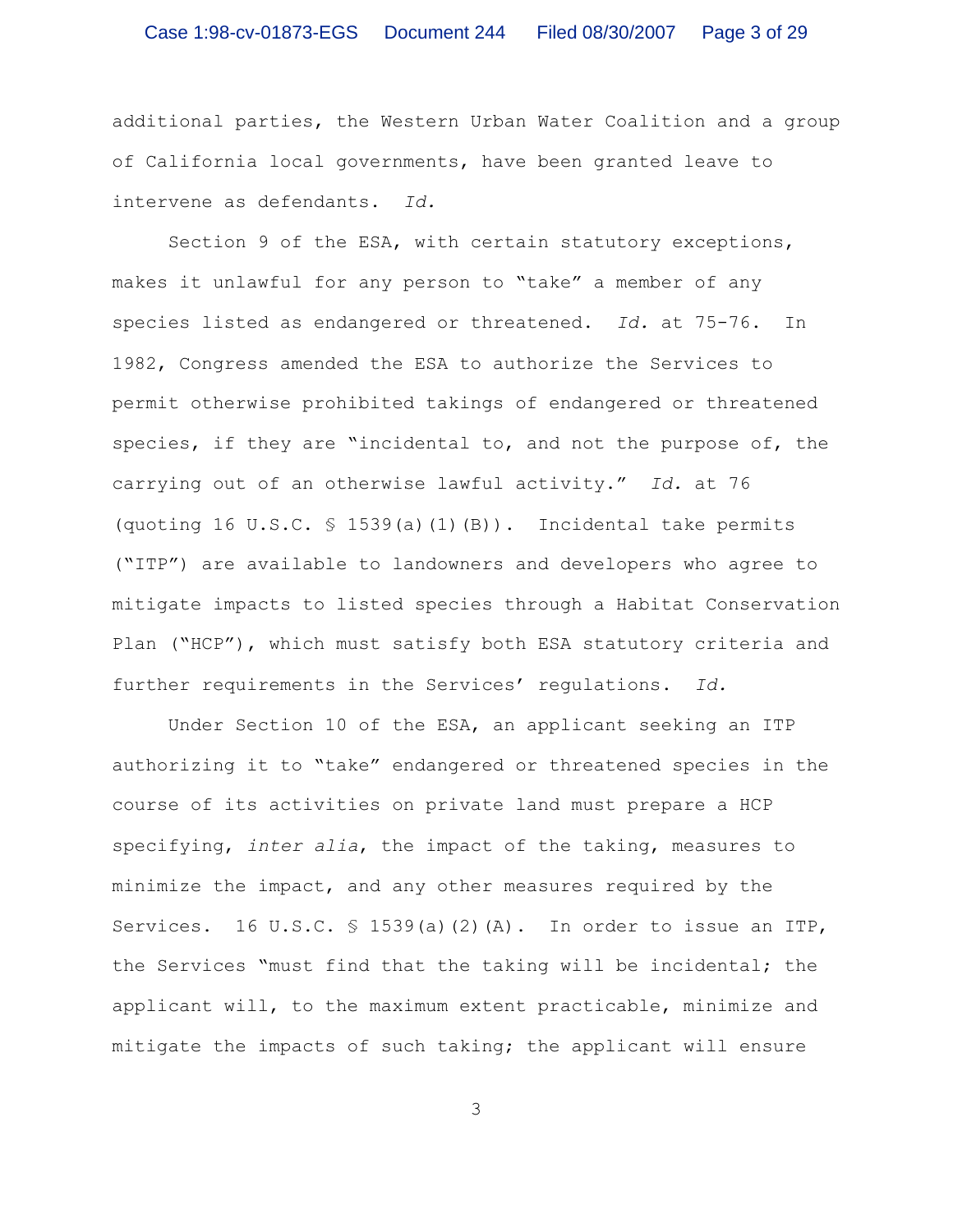that adequate funding for the plan will be provided; [and] the taking will not appreciably reduce the likelihood of the survival and recovery of the species in the wild." 16 U.S.C. § 1539(a)(2)(B).

In 1994, the government announced the "No Surprises" policy, which required Services approving ITPs to provide landowners with "assurances" that once an ITP was approved, even if circumstances subsequently changed in such a way as to render the HCP inadequate to conserve listed species, the Services would not impose additional conservation and mitigation requirements that would increase costs or further restrict the use of natural resources beyond the original plan. *Spirit I*, 294 F. Supp. 2d at 77. Despite numerous objections, the Services promulgated a final No Surprises Rule, which essentially codified the No Surprises policy. *Id.* at 78. The new rule provides that "no additional land use restrictions or financial compensation will be required of the permit holder with respect to species covered by the permit, even if unforeseen circumstances arise after a permit is issued indicating that additional mitigation is needed for a given species covered by a permit." *Id.* (quoting No Surprises Rule, 63 Fed. Reg. 8859, 8863 (Feb. 23, 1998), codified at 50 C.F.R. §§ 17.22, 17.32). In the first decade following the enactment of Section 10 of the ESA, only 14 ITPs were issued, but between 1994 and 2002, 379 ITPs with No Surprises assurances have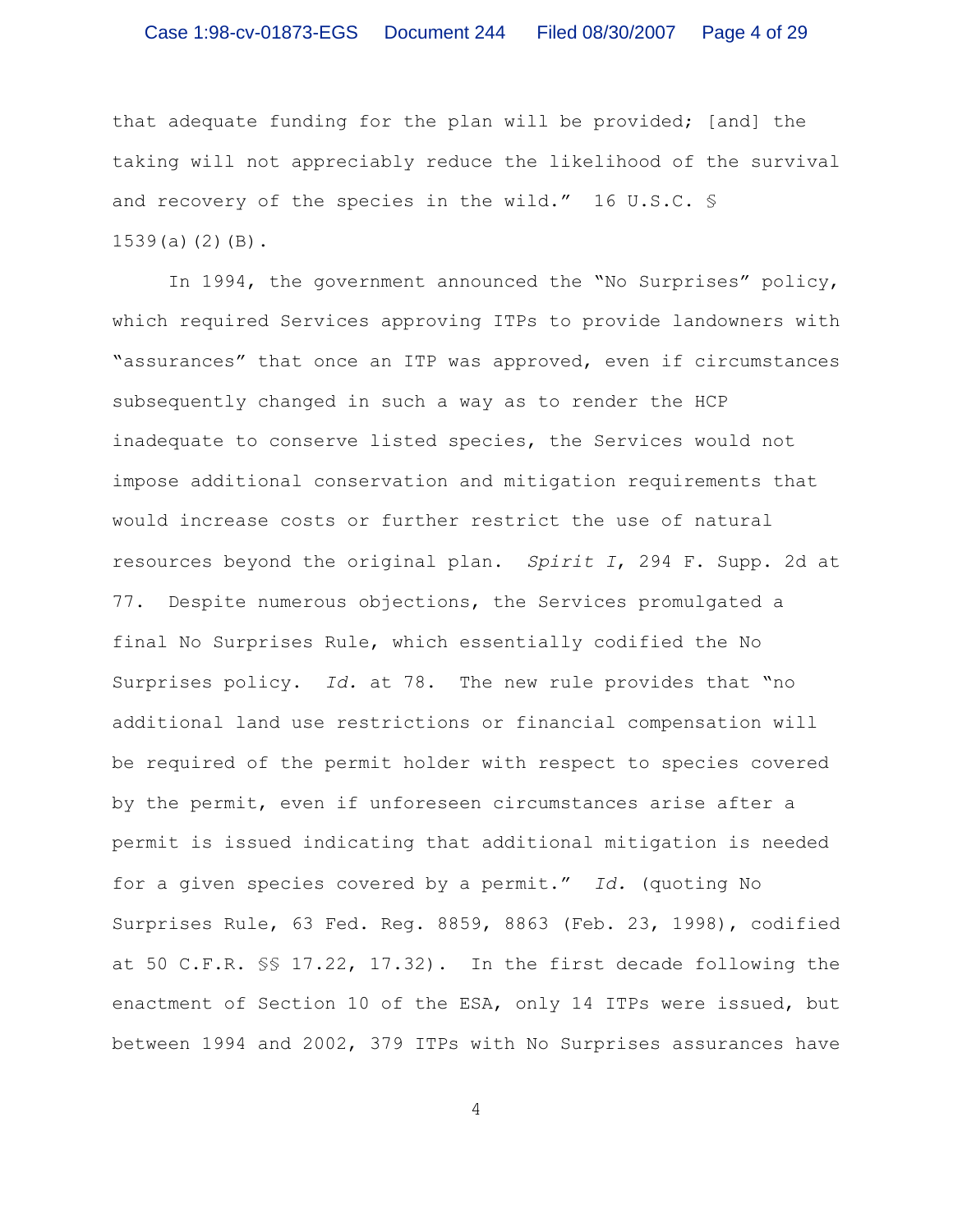been issued, covering approximately 30 million acres and affecting more than 200 endangered or threatened species. *Id.* at 79.

While this Court was considering the original motions for summary jugdment in this case, the FWS promulgated the Permit Revocation Rule ("PRR"). *Id.* The PRR amends the regulations specifically applicable to ITPs, which now include the No Surprises Rule, and provides, in pertinent part, that an ITP "may not be revoked . . . unless continuation of the permitted activity would be inconsistent with the criterion set forth in 16 U.S.C. § 1539(a)(2)(B)(iv) and the inconsistency has not been remedied [by the Services] in a timely fashion." *Id.* (quoting Safe Harbor Agreements and Candidate Conservation Agreements With Assurances, 64 Fed. Reg. 32,706, 32,712-14 (Jun. 17, 1999), codified at 50 C.F.R. §§ 17.22(b), 17.32(b)). 16 U.S.C. § 1539(a)(2)(B)(iv) sets forth, as one of the conditions for issuance of an ITP, that "the taking will not appreciably reduce the likelihood of the survival and recovery of the species in the wild." *Id.* at 79 n.2.<sup>1</sup> In effect, the PRR specifies that the Services will not revoke an ITP unless continuation of the permit puts a listed species in jeopardy of extinction. *See id.* at 86.

 $1$  The FWS also promulgated an additional rule that specified that the general permit revocation regulations no longer applied to ITPs. *Id.* at 79 n.3.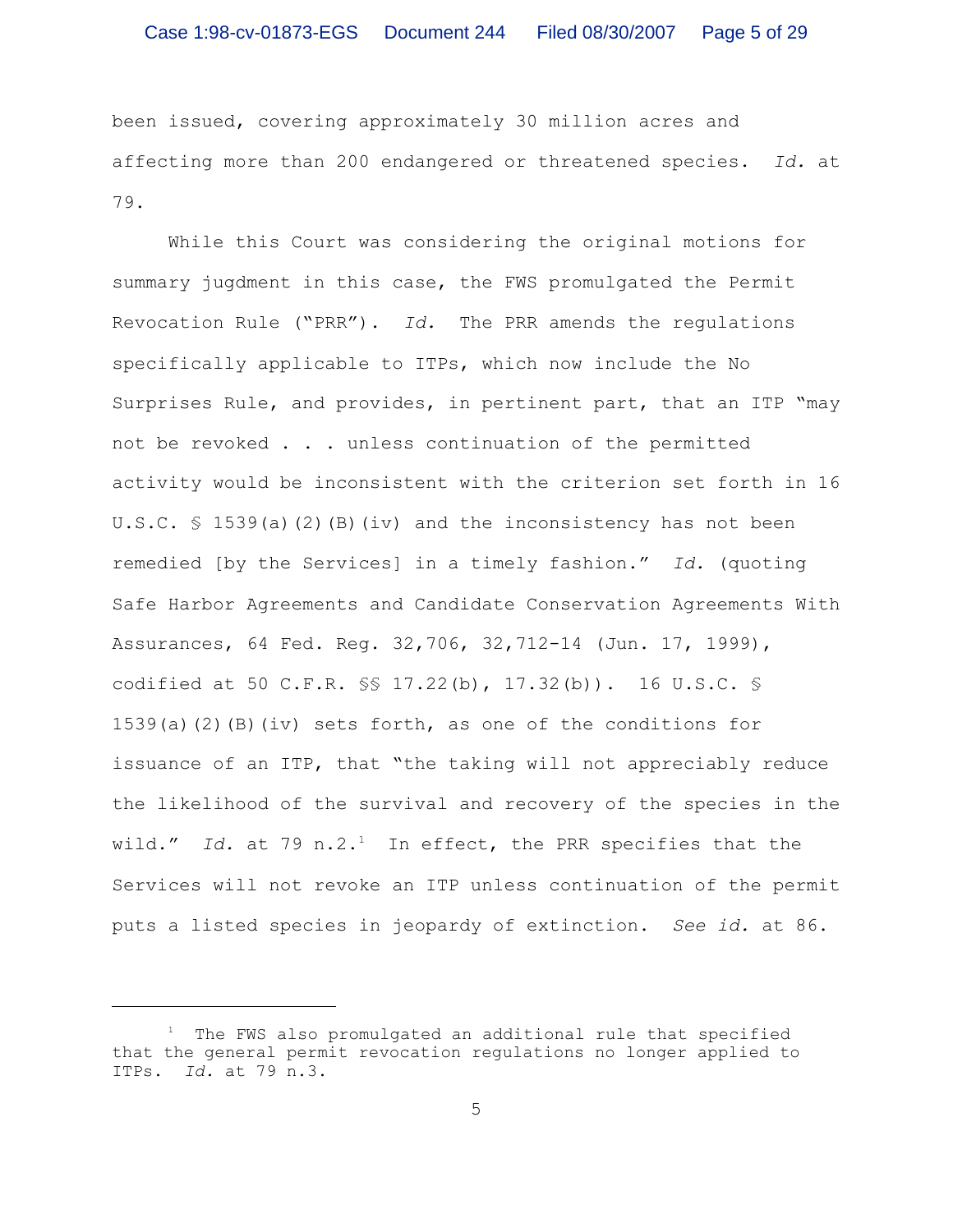## **B. Procedural History**

Before the Court in 2003 were plaintiffs' arguments that the No Surprises Rule and PRR violated the ESA and APA. *Id.* at 80. As an initial matter, the Court held that the plaintiffs had standing to bring their claims because the "plaintiffs' assertion of harm arising from the substantial and unprecedented increase in the number of ITPs sought and issued since the advent of the No Surprises Rule is sufficient to establish injury in fact." *Id.* at 82; *see also id.* at 82-83 (holding that plaintiffs met the causation and redressability prongs of the standing test based on that harm). The Court also concluded that plaintiffs' claims were ripe because they presented purely legal challenges to the Rules and there was no substantial reason to await further factual development of the issues. *Id.* at 83-85.

On the merits, the Court held that the PRR was promulgated in violation of the APA's procedural requirements. *Id.* at 85. Finding the PRR to be a substantive rule, the Court concluded that it was promulgated without the notice and comment required by the APA. *Id.* at 85-91. The Court thus did not need to reach plaintiffs' substantive challenges to the PRR, but vacated the PRR and remanded the rule for public notice and comment. *Id.* at 90-91. The Court further found that the No Surprises Rule was "sufficiently intertwined" with the PRR so that it also had to be remanded to the agency for reconsideration with the PRR without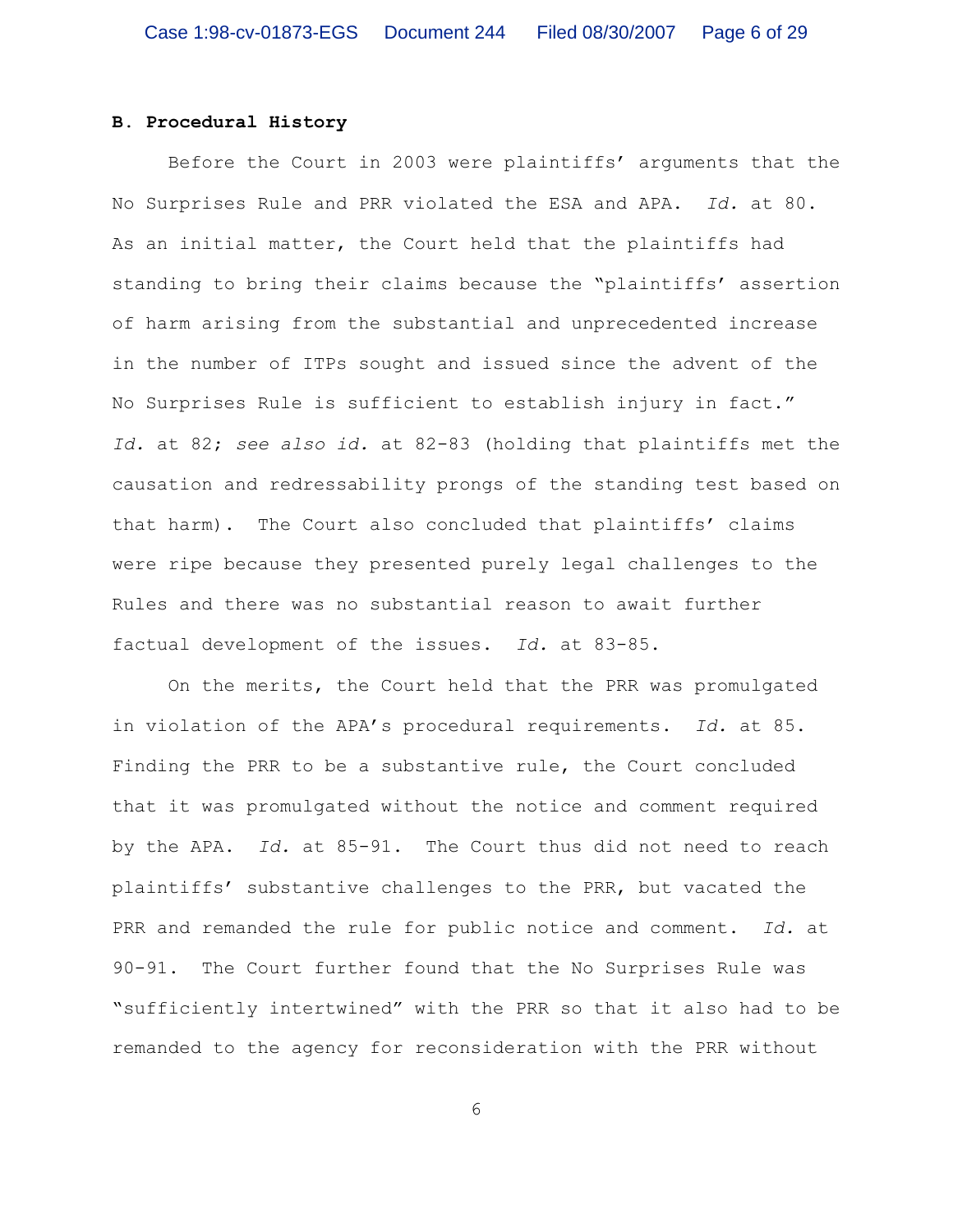further inquiry into its substantive validity. *Id.* at 91. The Court later issued an order requiring the Services to complete the proceedings on remand within one year, and to refrain from approving new ITPs containing "No Surprises" assurances pending completion of those proceedings. Order (June 10, 2004).

The Services appealed the Court's final order, arguing that the interim suspension of the No Surprises Rule and the one-year deadline for repromulgation of the PRR exceeded the Court's authority under the APA. *Spirit of the Sage Council v. Norton*, 411 F.3d 225, 226-27 (D.C. Cir. 2005) (hereinafter "Spirit II"). After the D.C. Circuit denied the Services' motion for a stay pending appeal, the FWS solicited public comment on both the PRR and its relationship to the No Surprises Rule, as ordered by the Court. *Id.* at 228. In December 2004, the FWS repromulgated the PRR without substantial change. *Id.* (citing ESA ITP Revocation Regulations — Final Rule, 69 Fed. Reg. 71,723 (Dec. 10, 2004)).

The D.C. Circuit agreed with plaintiffs that the Services' appeal was moot because the Services fully complied with this Court's orders. *Id.* at 227. The Circuit thus did not address this Court's rulings that the plaintiffs had standing and that their claims were ripe for judicial review. *Id.* at 230. The court instead only dismissed the appeal as moot, vacated the orders that were appealed, and remanded the case for further proceedings before the Court. *Id.*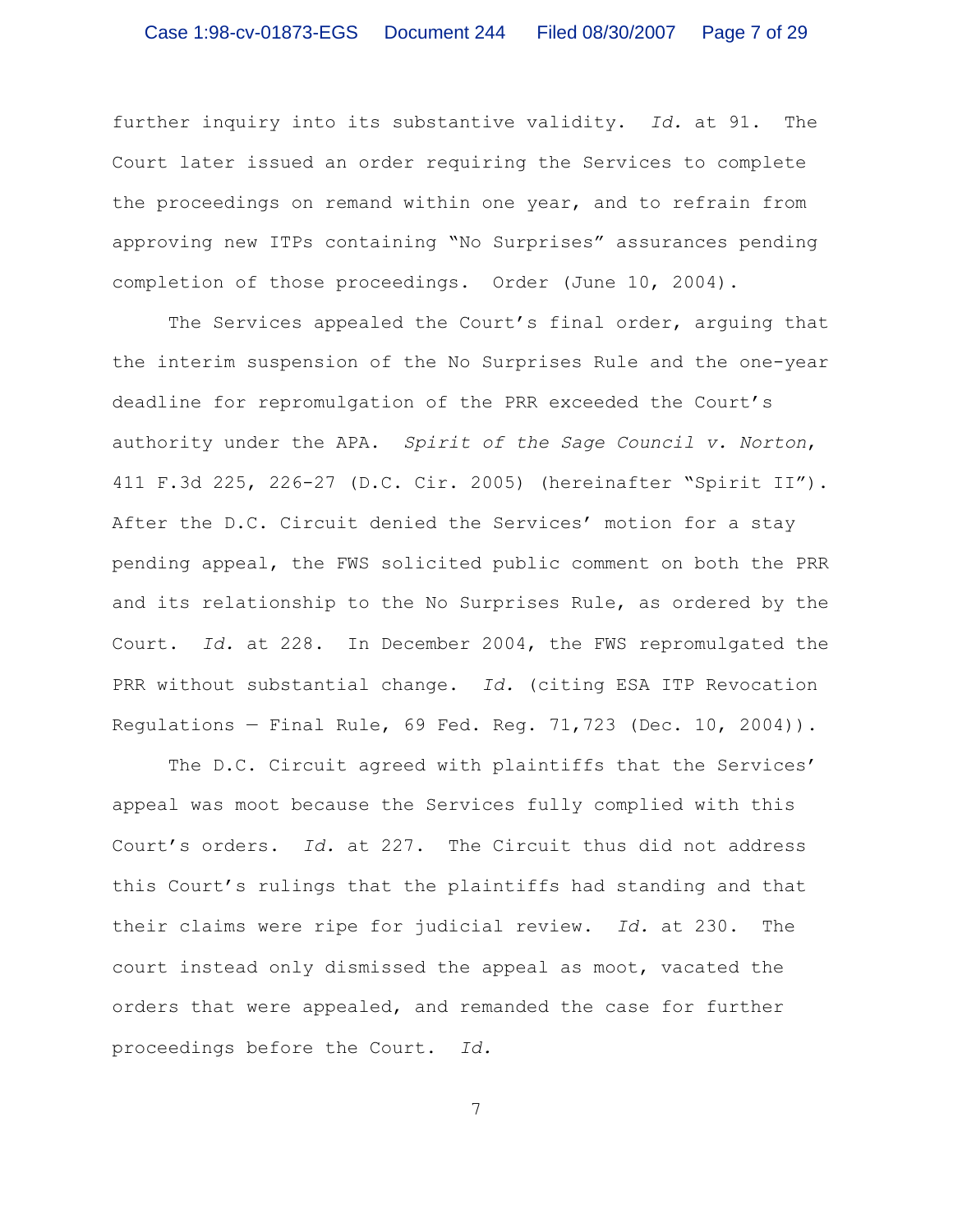On remand, plaintiffs and defendants have both filed motions for summary judgment. Plaintiffs contend that the PRR and No Surprises Rule contravene the ESA and are arbitrary and capricious under the APA. In their motion, defendants initially contend that plaintiffs lack standing and that their claims are not ripe for review. On the merits, defendants argue that the PRR and No Surprises Rule are reasonable constructions of the ESA, and that the Services' explanations of the rules comply with the APA. The intervenor-defendants have also filed a brief in support of the Services' arguments.

### **STANDARD OF REVIEW**

Summary judgment should be granted only if the moving party has shown that there are no genuine issues of material fact and that the moving party is entitled to judgment as a matter of law. Fed. R. Civ. P. 56; *Celotex Corp. v. Catrett*, 477 U.S. 317, 325 (1986); *Waterhouse v. Dist. of Columbia*, 298 F.3d 989, 991 (D.C. Cir. 2002). In determining whether a genuine issue of material fact exists, the Court must view all facts in the light most favorable to the non-moving party. *See Matsushita Elec. Indus. Co. v. Zenith Radio Corp.*, 475 U.S. 574, 587 (1986). The non-moving party's opposition, however, must consist of more than mere unsupported allegations or denials and must be supported by affidavits or other competent evidence setting forth specific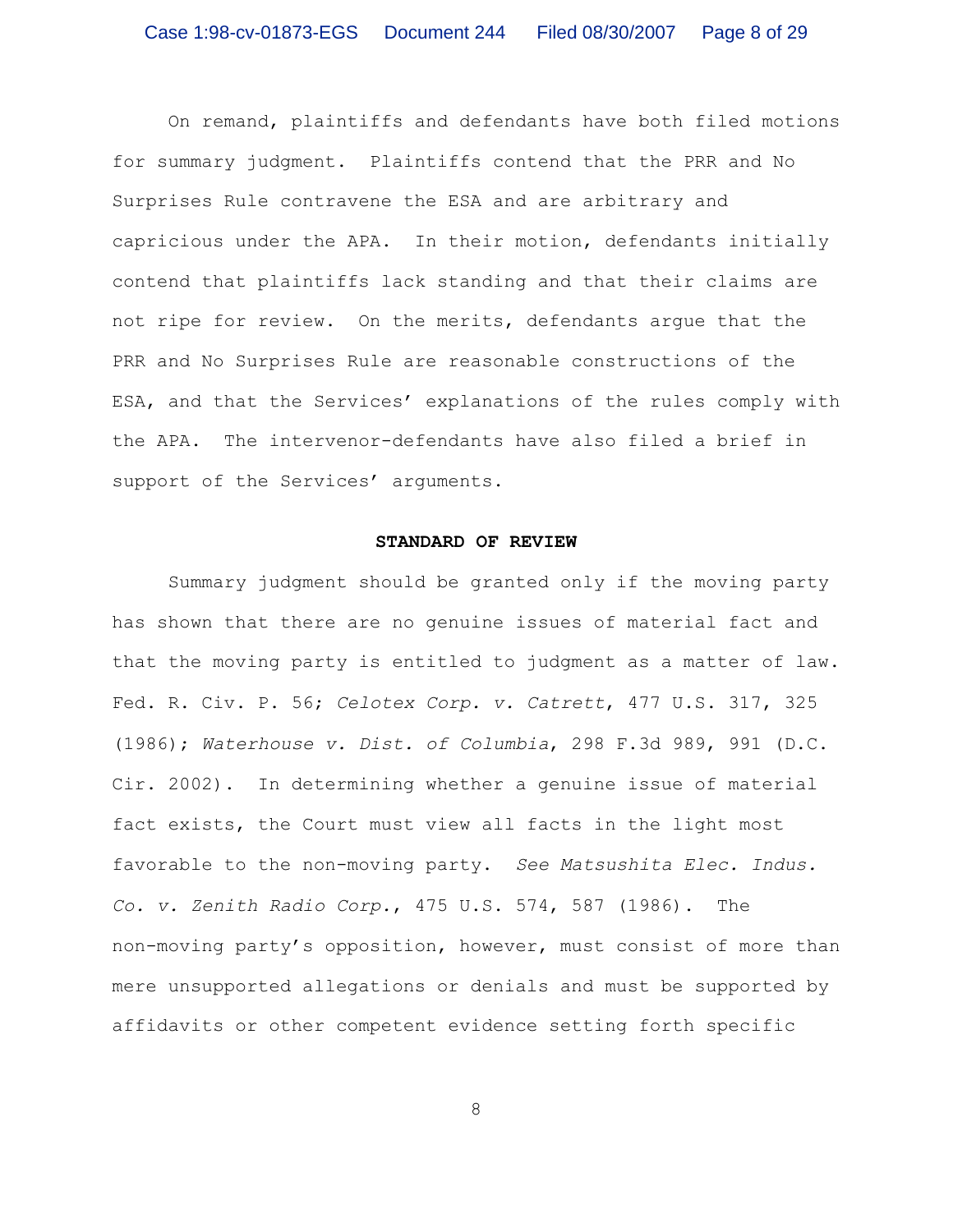facts showing that there is a genuine issue for trial. Fed. R. Civ. P. 56(e); *see Celotex Corp.*, 477 U.S. at 324.

### **ANALYSIS**

### **I. Ripeness**

Defendants argue that plaintiffs' claims are not ripe because the legality of the Rules can only be determined in a challenge to a specific permit decision, where a court can assess whether an entire ITP complies with the  $ESA.^2$  Plaintiffs' first response is that defendants' jurisdictional arguments should be rejected following the Court's prior decision under the "law of the case" doctrine. Plaintiffs also contend that recent precedent further demonstrates that the Court's conclusions on jurisdiction were correct.

"The 'mandate rule,' an application of the 'law of the case' doctrine, states that a district court is bound by the mandate of a federal appellate court and generally may not reconsider issues decided on a previous appeal." *United States v. Ins. Co. of N. Am.*, 131 F.3d 1037, 1041 (D.C. Cir. 1997). Since the Court of Appeals specifically did not address the questions of standing and ripeness, *see Spirit II*, 411 F.3d at 230, the Court is not

 $2$  The Services also briefly argue that the Rules do not constitute final agency actions subject to review under the APA. However, the Rules are clearly final agency actions since they mark the consummation of the agencies' decision-making process and determine rights or obligations for the Services and those applying for ITPs. *See Bennett v. Spear*, 520 U.S. 154, 177-78 (1997).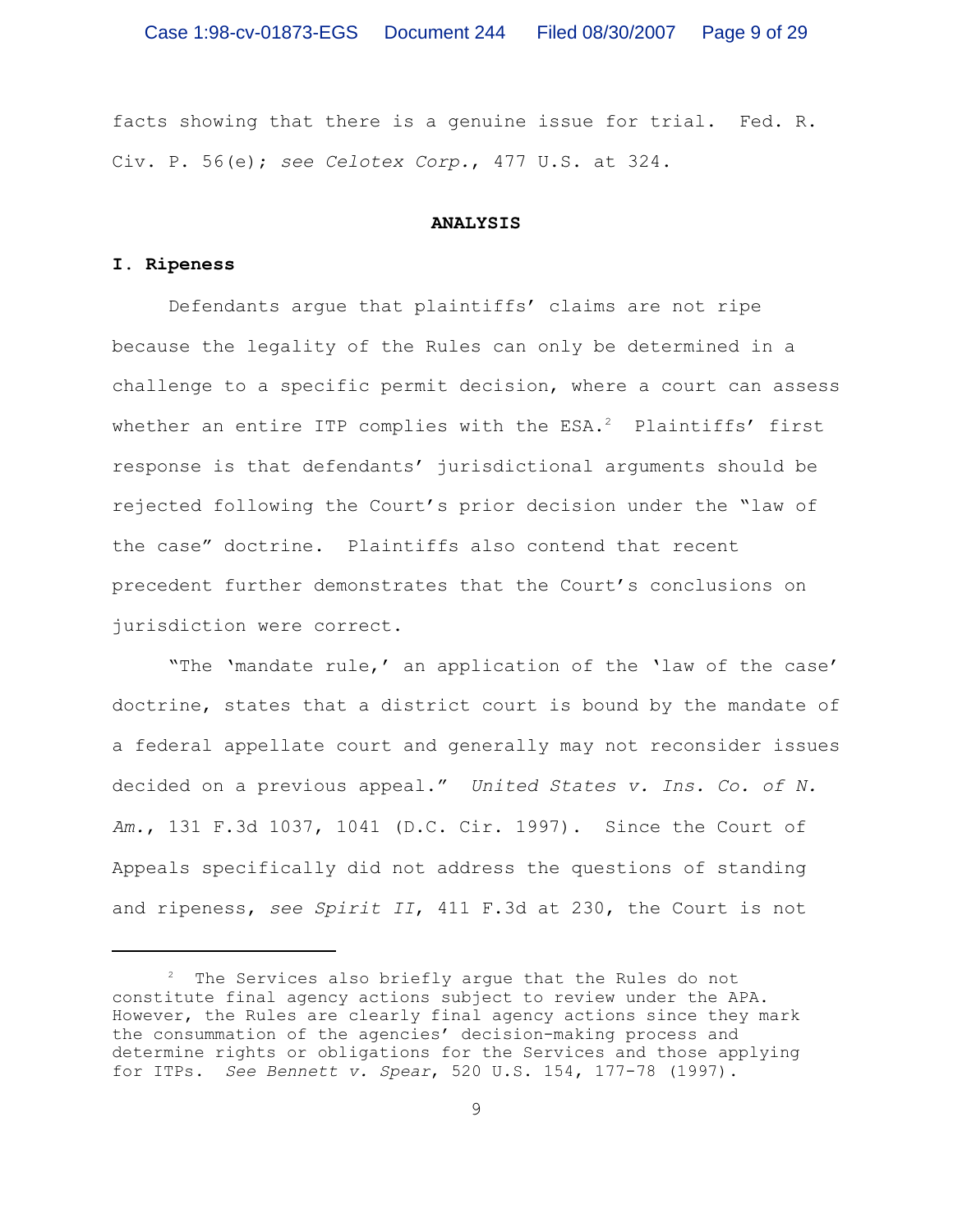bound by the law of the case in this sense. With regard to the Court's own prior decisions in this case, the law of the case doctrine leaves discretion for the Court to reconsider its decisions prior to final judgment. *Horn v. United States Dep't of Army*, 284 F. Supp. 2d 1, 7 n.9 (D.D.C. 2003). The doctrine instructs, however, that "where litigants have once battled for the court's decision, they should neither be required, nor without good reason permitted, to battle for it again." *Singh v. George Washington Univ.*, 383 F. Supp. 2d 99, 101 (D.D.C. 2005).

"Ripeness requires [the Court] to evaluate (1) the fitness of the issues for judicial decision and (2) the hardship to the parties of withholding court consideration." *Nat'l Park Hospitality Ass'n v. Dep't of the Interior*, 538 U.S. 803, 808 (2003). In considering fitness for review, claims that present "purely legal" questions are presumptively reviewable. *Nat'l Min. Ass'n v. Fowler*, 324 F.3d 752, 756-57 (D.C. Cir. 2003). As in 2003, defendants rely on *National Park Hospitality* to argue that challenges to agency regulations are not ripe until the regulations have been applied concretely, and thus the Rules at issue here must be reviewed in the context of a specific ITP. The Court previously rejected this argument, distinguishing this case because the Rules currently bind the Services and vest third parties with regulatory rights. *Spirit I*, 294 F. Supp. 2d at 85. Were this defendants' only argument, the Court would reject it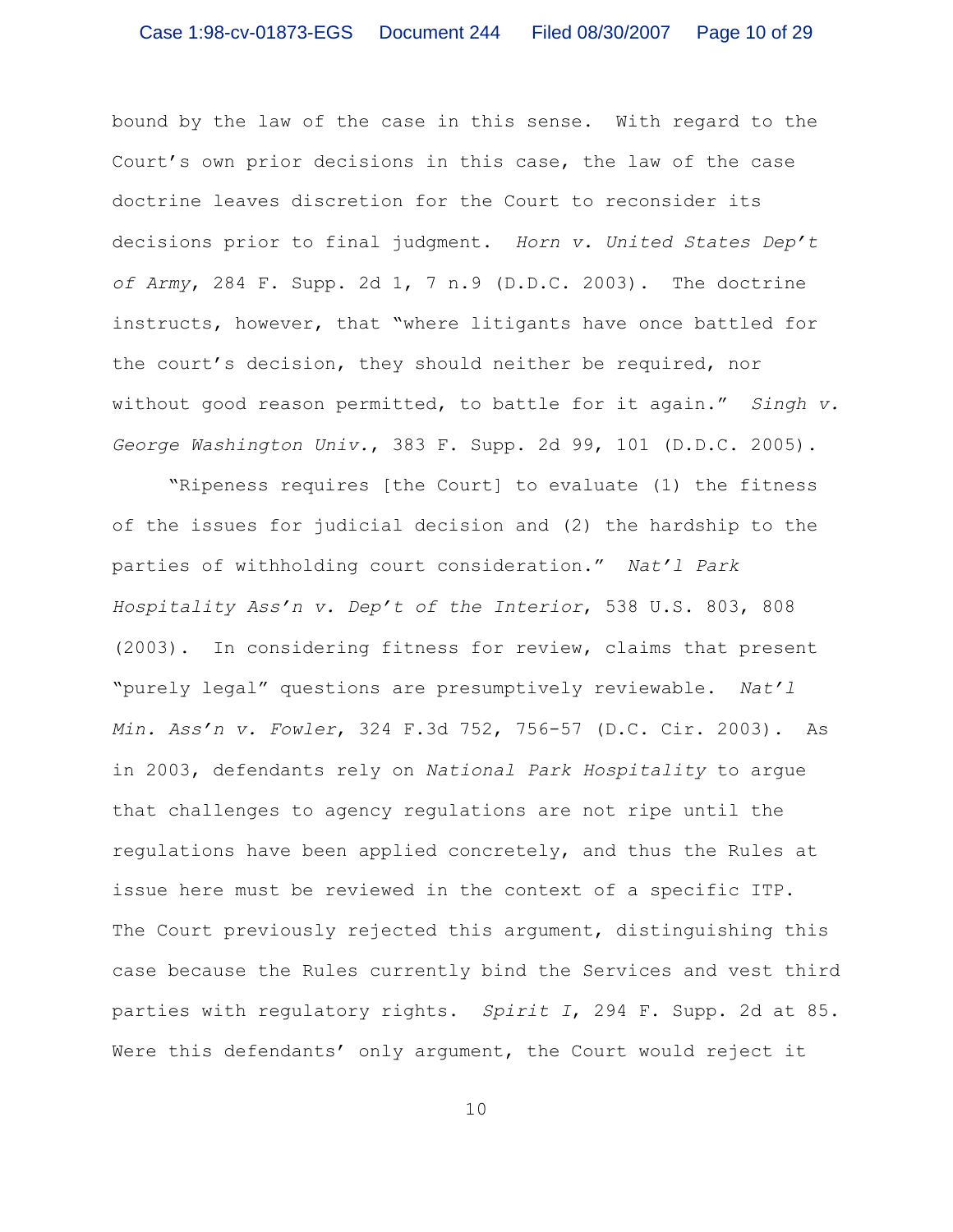again on the grounds that there is no "good reason" to upset the law of the case. Defendants, however, have made additional arguments based on cases decided since 2003.

Defendants point to a recent decision from the Ninth Circuit, *Earth Island Institute v. Ruthenbeck*, 459 F.3d 954 (9th Cir. 2006). At issue in that case were plaintiff's challenges to nine regulations that govern review of decisions implementing forest plans, on the grounds that the regulations were manifestly contrary to the governing statute. *Id.* at 957-58. The court held that because only one of the regulations had actually been applied to a proposed project, only that regulation was ripe for review. *Id.* at 958. The court essentially held that regulations could not be challenged until "its factual components [are] fleshed out, by some concrete action applying the regulation." *Id.* at 962 (quoting *Lujan v. Nat'l Wildlife Fed.*, 497 U.S. 871, 891 (1990)). While this principle would bar plaintiffs' claims in this case, it is not law of this circuit.

Contrary to the Ninth Circuit, the D.C. Circuit has held that "a purely legal claim in the context of a facial challenge . . . is presumptively reviewable." *Nat'l Ass'n of Home Builders v. U.S. Army Corp of Eng.*, 440 F.3d 459 464 (D.C. Cir 2006). In that case, plaintiffs had facially challenged a regulation promulgated under the Clean Water Act. *Id.* at 461. The regulation governed when permits to discharge dredged or fill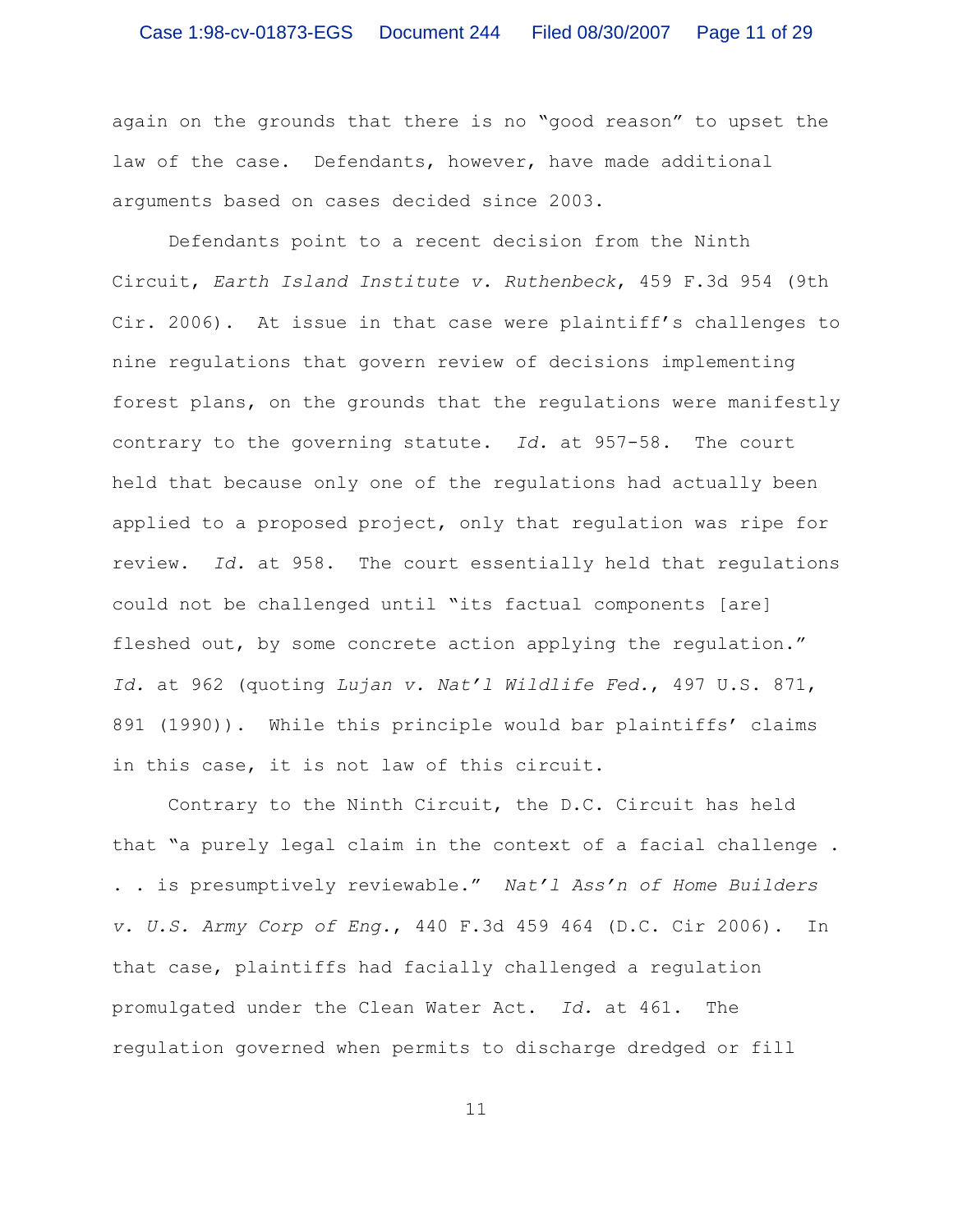material into navigable waters were required. *Id.* Contrary to the district court, the D.C. Circuit found that plaintiff's claims were ripe for review, even though they were not applied challenges to a project-specific agency decision. *Id.* at 464. "While the final determination of whether to require a permit in a given case will, as is usual in an agency adjudication, rest on case-specific findings, this fact does not diminish the fitness of [the regulation] for review." *Id.* Plaintiffs alleged that two features of the regulation exceeded the statutory authority to issue the regulation. *Id.* at 463-64. The court held that the "legality vel non of the two challenged features will not change from case to case or become clearer in a concrete setting." *Id.* at 464. In addition, the court noted that plaintiff's claim "rests not 'on the assumption that the agency will exercise its discretion unlawfully' in applying the regulation but on whether 'its faithful application would carry the agency beyond its statutory mandate.'" *Id.* at 465 (quoting *Nat'l Mining Ass'n v. U.S. Army Corps of Eng'rs*, 145 F.3d 1399, 1408 (D.C. Cir. 1998)).

In this case, plaintiffs claim that the PRR and No Surprises Rule facially contravene the ESA and that the Services have not articulated any rationale for the Rules consistent with the ESA. As in *Home Builders*, plaintiffs are facially challenging regulations that will govern fact-specific permitting decisions outside the context of a particular permit. With these types of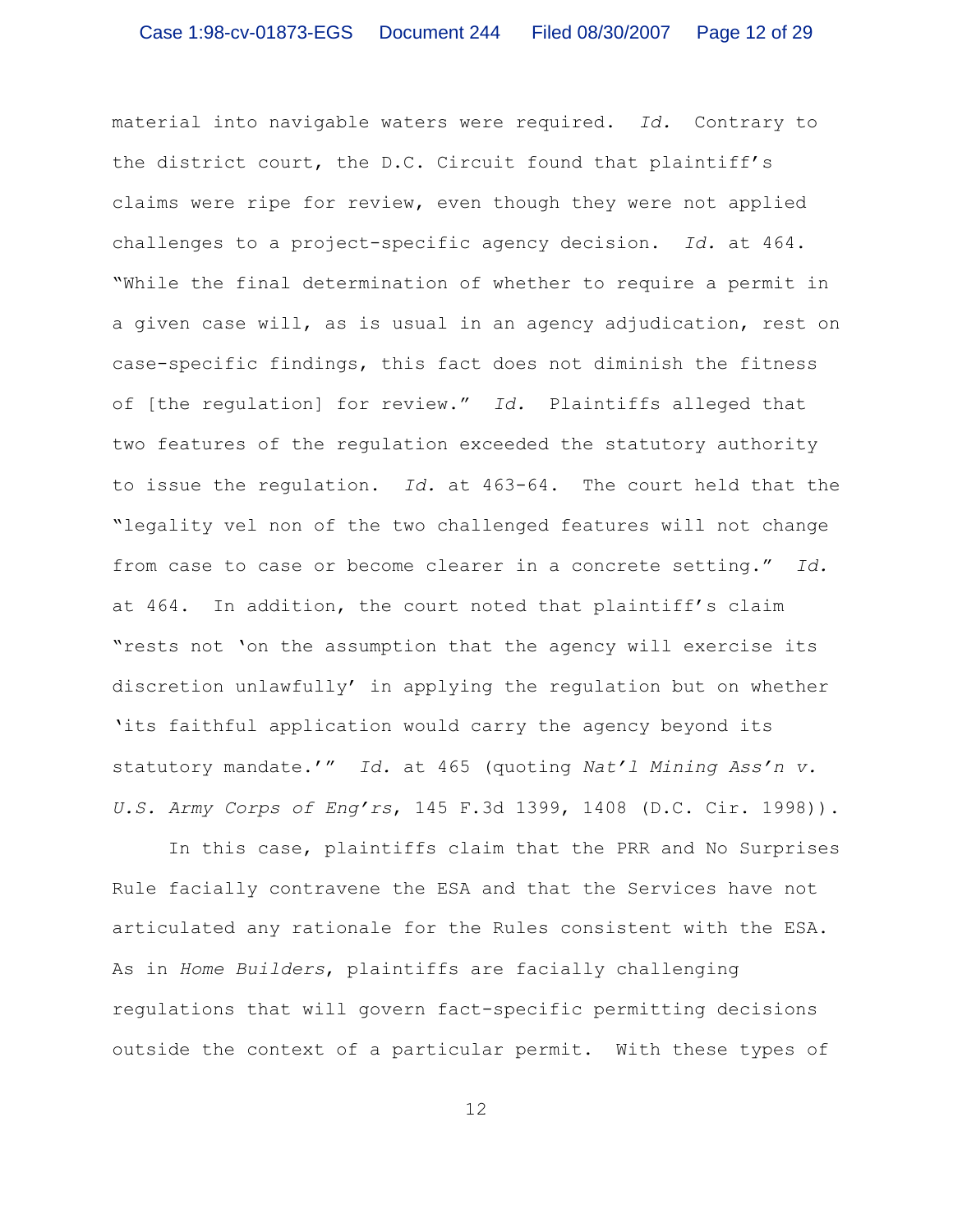claims, the "legality vel non of the" Rules "will not change from case to case of become clearer in a concrete setting." *See id.* at 464. Plaintiffs are also alleging that faithful application of the rules would carry the Services beyond the ESA's boundaries, and not are relying on the agency's misuse of its discretion. *See id.* at 465. Therefore, under *Home Builders*, plaintiffs' claims are ripe for review.

Another recent D.C. Circuit decision complicates this framework, but also supports this conclusion. In *National Treasury Employees Union v. Chertoff*, 452 F.3d 839 (D.C. Cir. 2006) (hereinafter "NTEU"), plaintiffs challenged regulations establishing a human resources management system for the Department of Homeland Security. *Id.* at 843-44. One set of rules allowed the agency to override collective bargaining agreements in certain areas and limit the scope of agreements. *Id.* at 846-48. Defendants argued that facial challenges to these rules were not ripe because the agency may never exercise its discretion to override a collective bargaining agreement. *Id.* at 854. Nonetheless, the court found the challenges to be ripe because the mere threat of override damaged the collective bargaining process, and because the rules limiting the scope of agreements required no further action by the agency. *Id.* The court thus found the facial and purely legal challenges to be presumptively and actually reviewable. *Id.* at 854-55. Another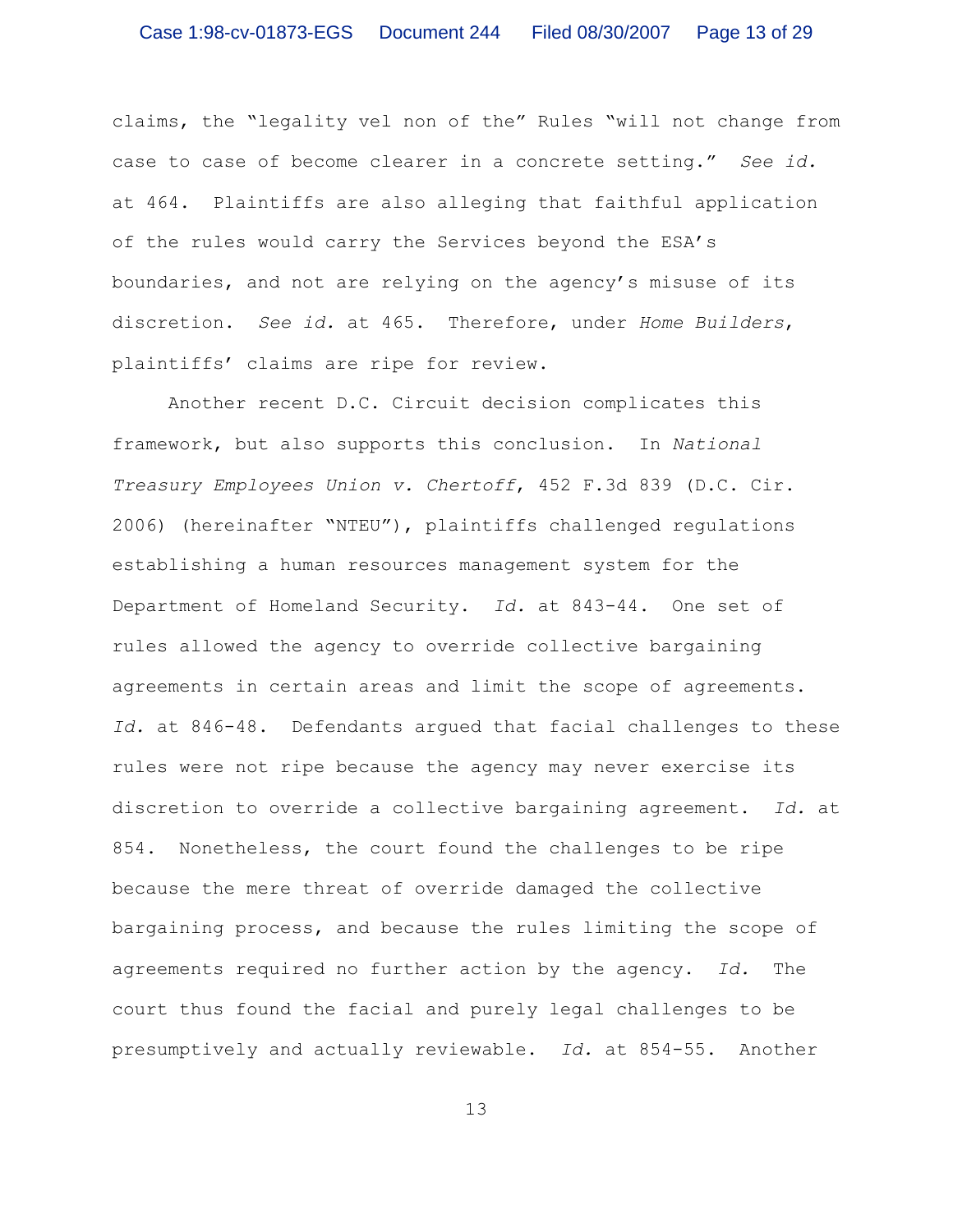set of rules specified the role of the Merit Systems Protection Board ("MSPB") in reviewing appeals of certain employer actions. *Id.* at 850. The court found that a facial and purely legal challenge to these rules was not ripe because review would be aided by case-specific facts and "[p]roblems with MSPB's review will arise only after DHS has disciplined an employee and the penalty has been appealed." *Id.* at 855.

Plaintiffs' claims in this case are more closely akin to the claims against the collective bargaining provisions in *NTEU* than the claims against the MSPB provisions. Like the former, the claims here attack regulations that have a direct and immediate effect on the Services and regulated third parties. The PRR immediately prevents the Services from revoking an existing ITP in certain situations. Thus, there would be no further action by the agency to challenge. *See id.* at 854. Unlike the MSPB rules in *NTEU*, which come into play only on appeal, plaintiffs here challenge rules that already have a direct effect on the Services — the PRR directly limits the Services' power to revoke existing permits and the No Surprises Rule directly constrains what types of ITPs the Services can further grant. Therefore, any legal flaws in the Rules arise immediately. *Cf. id.* at 855. Accordingly, the Court concludes that plaintiffs' claims are ripe for review.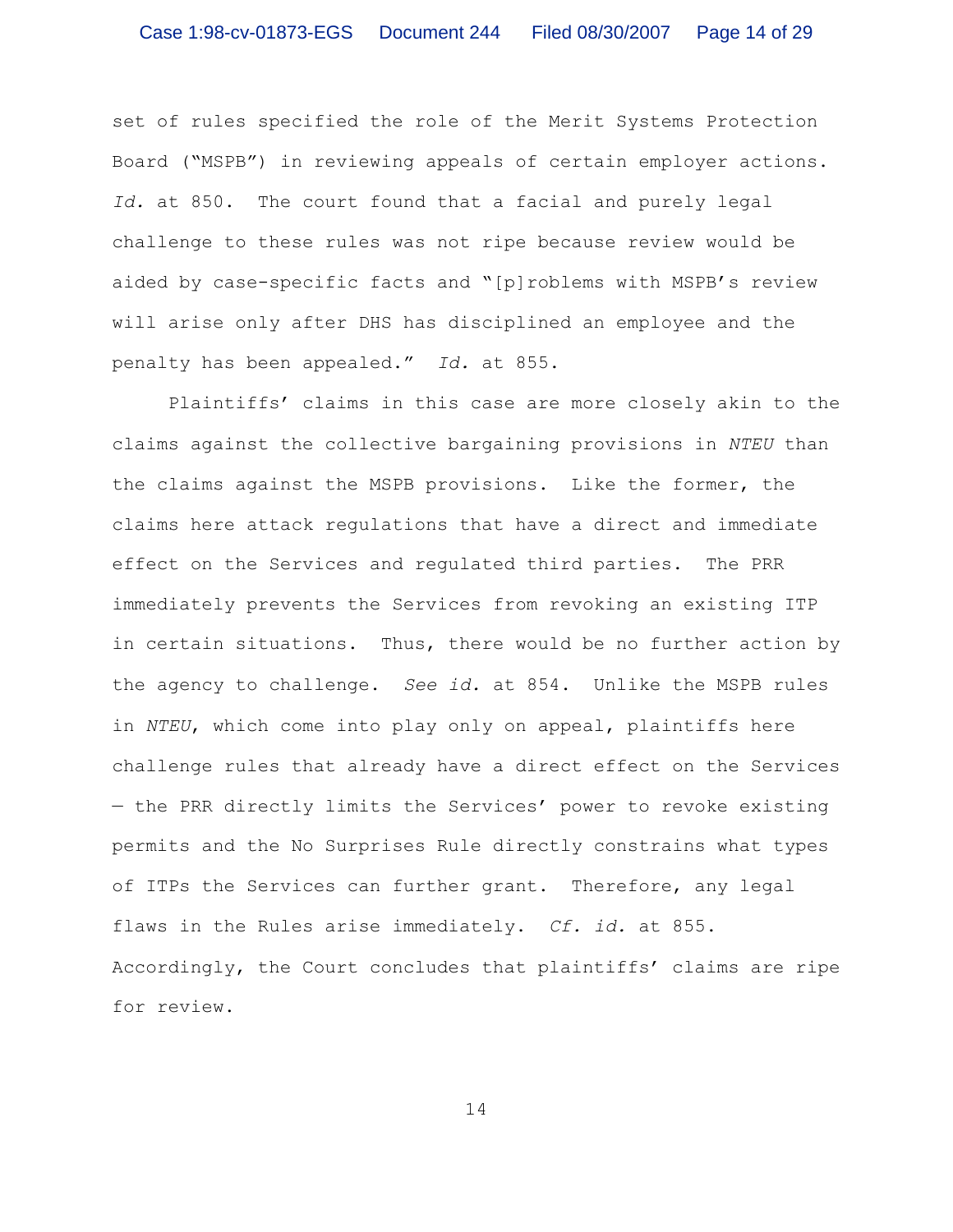# **II. Standing**

In order to have Article III standing, plaintiffs must demonstrate: "(1) 'injury in fact' that is 'concrete' and 'actual or imminent', not 'conjectural' or 'hypothetical;' (2) causation, 'a fairly traceable connection between the plaintiff's injury and the complained-of conduct of the defendant;' and (3) redressability, 'a likelihood that the requested relief will redress the alleged injury.'" *Steel Co. v. Citizens for a Better Environment*, 523 U.S. 83, 102-04 (1998) (quoting *Lujan v. Defenders of Wildlife*, 504 U.S. 555, 560-61 (1992)). The Services argue that plaintiffs fail all three prongs of the standing test because plaintiffs' injuries are not attributable to the Rules, but to the subsequent issuance of ITPs or other discretionary agency actions.

This is essentially the same argument considered by the Court in its 2003 decision. *See Spirit I*, 294 F. Supp. 2d at 82 (stating that defendants argue that plaintiffs must challenge a specific ITP and that harm to plaintiffs from No Surprises Rule is purely speculative). The Court rejected this argument because "plaintiffs' assertion of harm arising from the substantial and unprecedented increase in the number of ITPs sought and issued since the advent of the No Surprises Rule is sufficient to establish injury-in-fact." *Id.* The Court also concluded that the PRR is intertwined with the No Surprises Rule because the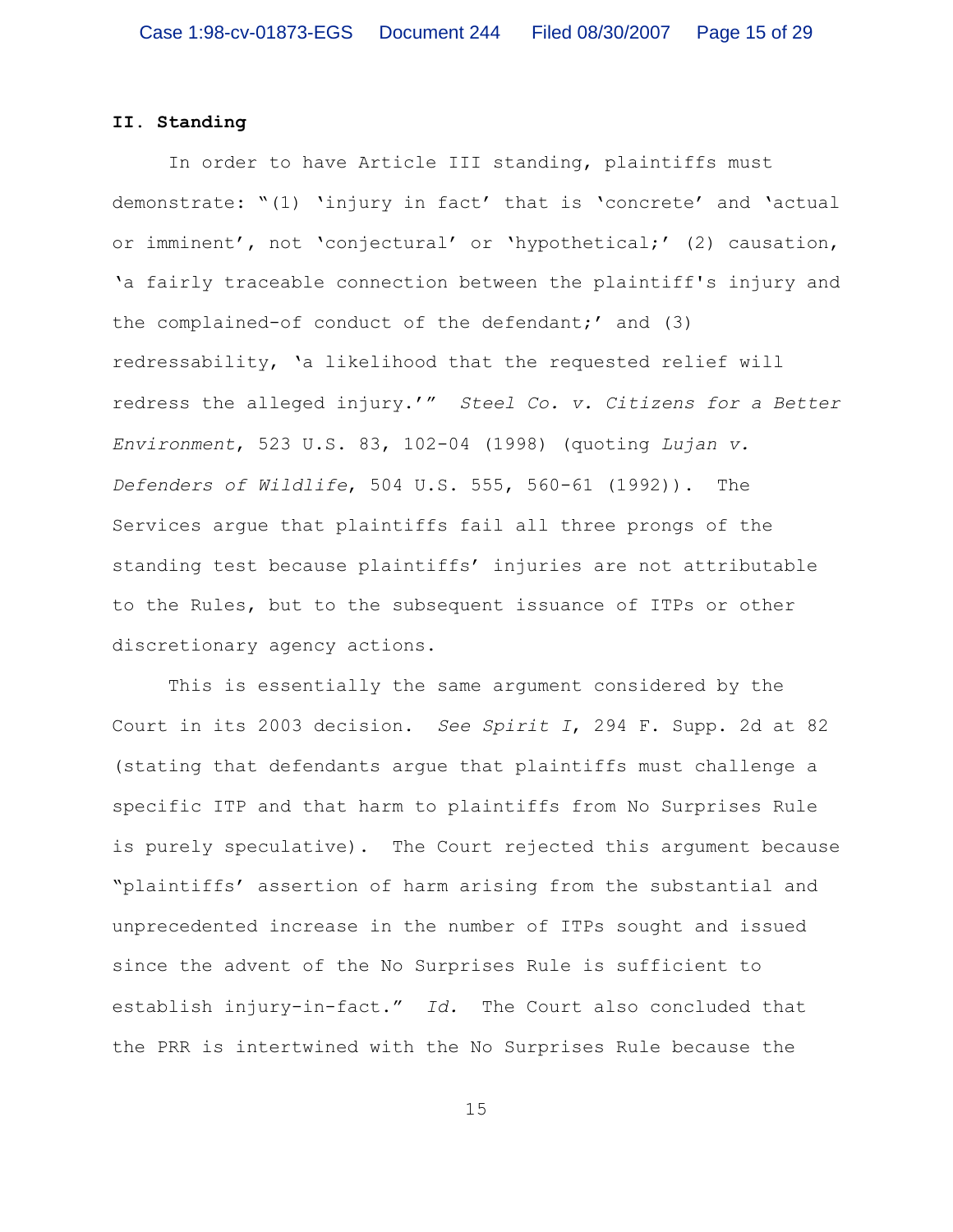conditions allowing for the revoking of ITPs has great bearing on whether the Services should authorize ITPs in the first place. *See id.* at 91. In addition, the fact that an agency may still in its discretion choose not to revoke a permit if the Court strikes down the PRR does not defeat the redressability prong of standing. *See FEC v. Akins*, 524 U.S. 11, 25 (1998).

Unlike their arguments on ripeness, defendants have not cited to any precedent decided since 2003, and do not point to any changed circumstances. Therefore, since parties should not have to battle for the same judicial decision again without good reason, the Court will follow the law of the case, and holds that plaintiffs have standing to bring their claims. *See Singh*, 383 F. Supp. 2d at 101.

### **III. Whether the Rules are Contrary to the ESA**

Plaintiffs' primary argument is that the PRR contravenes the ESA, and therefore is not "in accordance with law" under the APA. *See* 5 U.S.C. § 706(a)(2)(A). In determining whether an action is "in accordance with law" within the meaning of that provision, the court must apply the familiar framework established by *Chevron U.S.A. Inc. v. Natural Res. Defense Council, Inc.*, 467 U.S. 837, 842-43 (1984). Under "step one" of *Chevron* analysis, the court must ascertain whether Congress had a specific intent on the issue before the Court. *Natural Res. Def. Council v. EPA*, 194 F.3d 130, 135 (D.C. Cir. 1999). In doing so, the Court must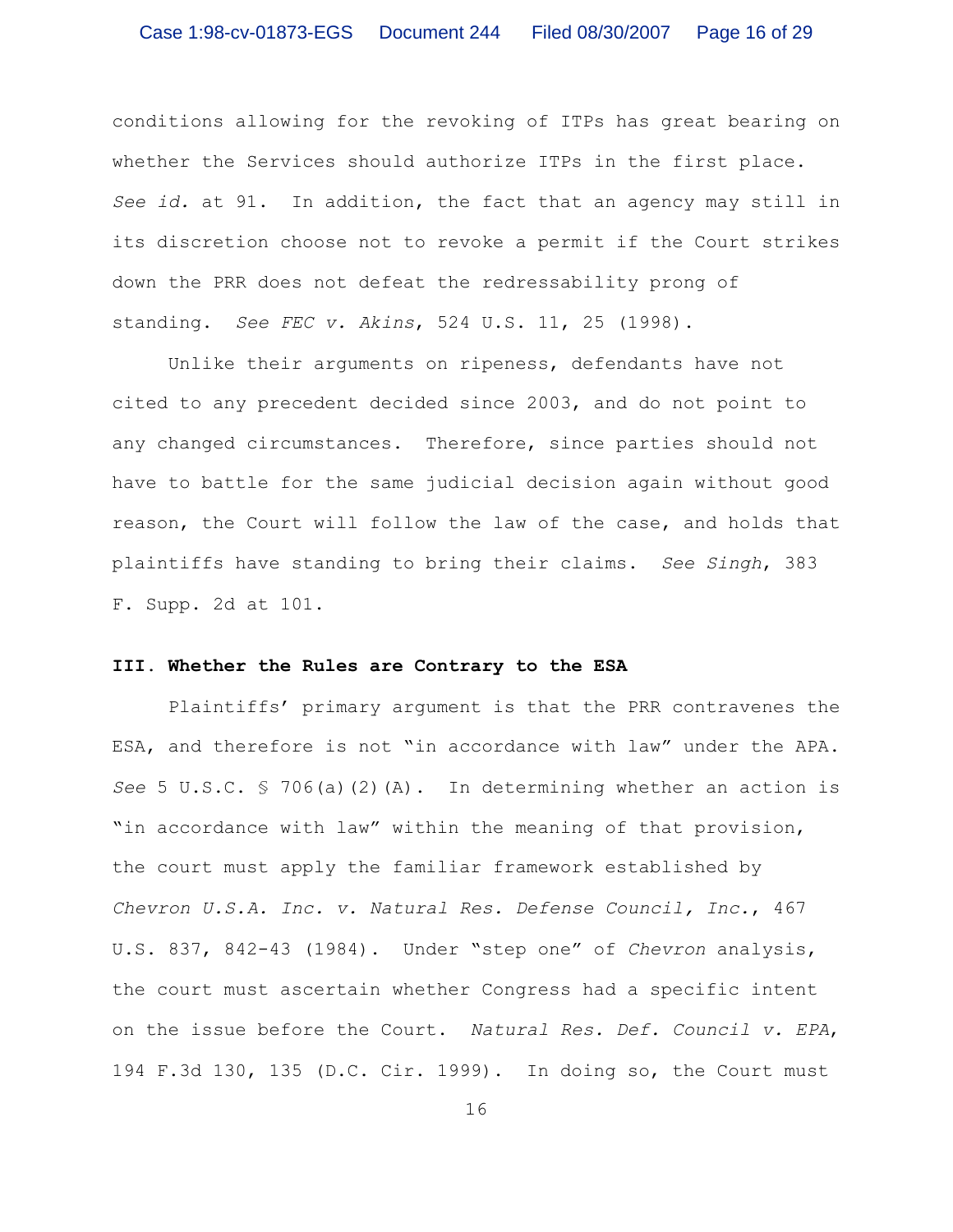consider "'the particular statutory language at issue, as well as the language and design of the statute as a whole.'" *Halverson v. Slater*, 129 F.3d 180, 184 (D.C. Cir. 1997) (quoting *K Mart Corp. v. Cartier, Inc.*, 486 U.S. 281, 291 (1988)). Only if the Court determines that Congress "has not spoken to the question at issue, does *Chevron* step two" ordinarily "come into play, requiring the court to defer to the agency's reasonable interpretation of the statute." *South. Cal. Edison Co. v. FERC*, 195 F.3d 17, 23 (D.C. Cir. 1999).

The PRR significantly narrows the circumstances under which the Services may revoke ITPs. The court previously analyzed the change effected by the PRR:

Prior to promulgation of the PRR, the Services could revoke an ITP once "the population(s) of the wildlife or plant that is the subject of the permit declines to the extent that continuation of the permitted activity would be detrimental to maintenance *or* recovery of the affected *population*." *See* 50 C.F.R. § 13.28(a)(5) (emphasis added). It appears beyond dispute that, following promulgation of the PRR, the Services can no longer revoke an ITP under these circumstances. 50 C.F.R. § 17.22 (An ITP "may not be revoked for any reason except those set forth in  $\S$  13.28(a)(1) through (4) or unless continuation of the permitted activity would be inconsistent with the criterion set forth in 16 U.S.C. 1539(a)(2)(B)(iv) and the inconsistency has not been remedied in a timely fashion."). Instead, so long as "the taking will not appreciably reduce the likelihood of the survival and recovery of the species in the wild," the permittee commits no procedural violations, and the law does not change, the PRR precludes the Services from revoking an ITP.

*Spirit I*, 294 F. Supp. 2d at 86. Plaintiffs focus on the difference that the original revocation standard refers to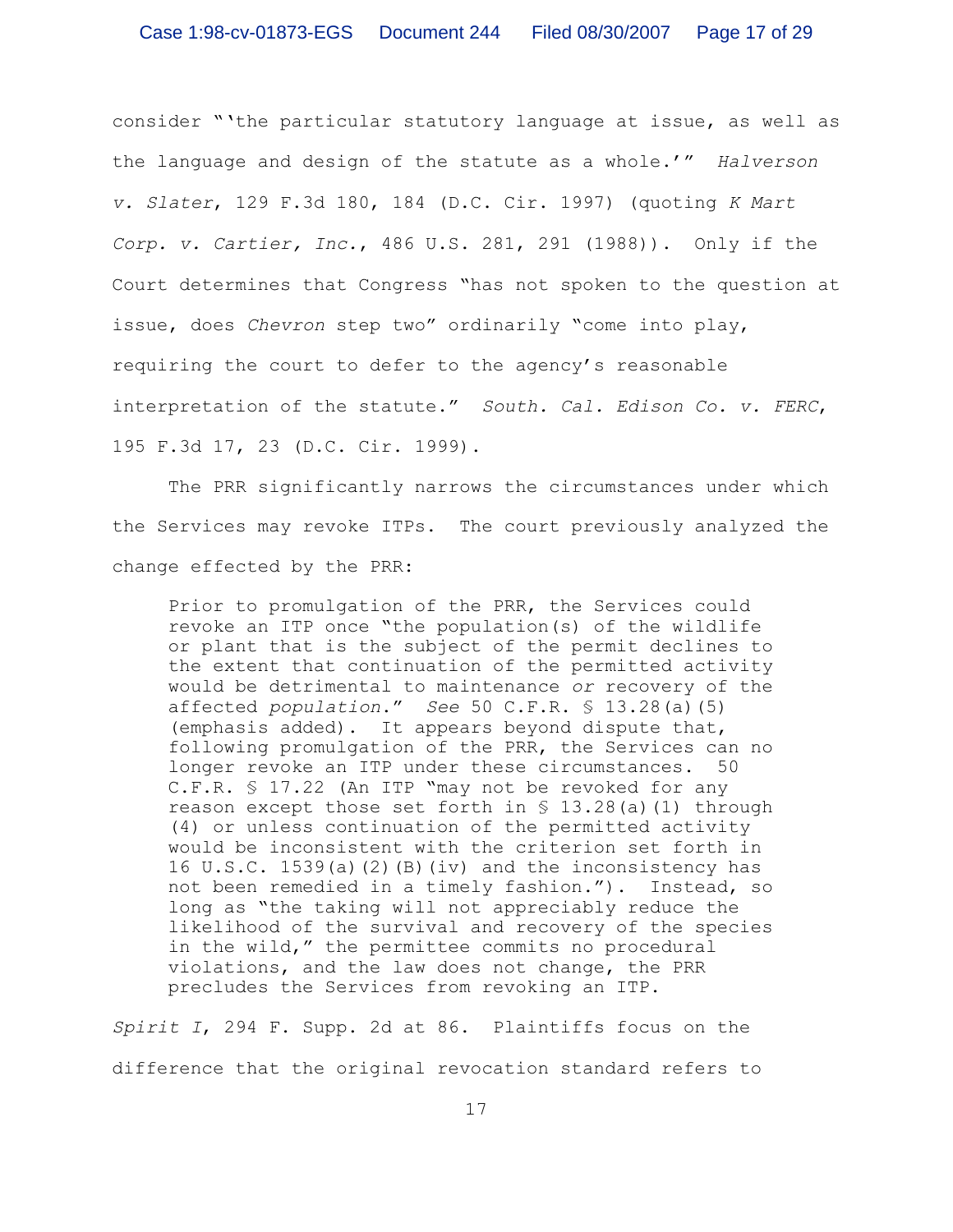maintenance and recovery in the disjunctive, whereas the PRR requires a showing that both survival and recovery of a species must be threatened before an ITP can be revoked. *See id.* Thus, if activity under an ITP hinders the recovery of a species, but not its survival, then the Services are foreclosed from revoking the permit under the PRR.

Plaintiffs argue that the PRR is contrary to the ESA under *Chevron* step one because the ESA as a whole and Section 10 in particular require measures that insure the survival and recovery of listed species. Plaintiffs' argument is based on the definition of "conservation" under the ESA. The ESA defines "conservation" as all methods that can be employed to "bring any endangered species or threatened species to the point at which the measures provided pursuant to this [Act] are no longer necessary." 16 U.S.C. § 1532(3). Conservation is thus "a much broader concept than mere survival," and encompasses "recovery of a threatened or endangered species." *Sierra Club v. FWS*, 245 F.3d 434, 441-42 (5th Cir. 2001). "Indeed, in a different section of the ESA, the statute distinguishes between 'conservation' and 'survival.'" *Id.* at 442 (citing 16 U.S.C. § 1533(f)(1)); *see Gifford Pinchot Task Force v. FWS*, 378 F.3d 1059, 1070 (9th Cir. 2004) ("By these definitions, it is clear that Congress intended that conservation and survival be two different (though complementary) goals of the ESA.").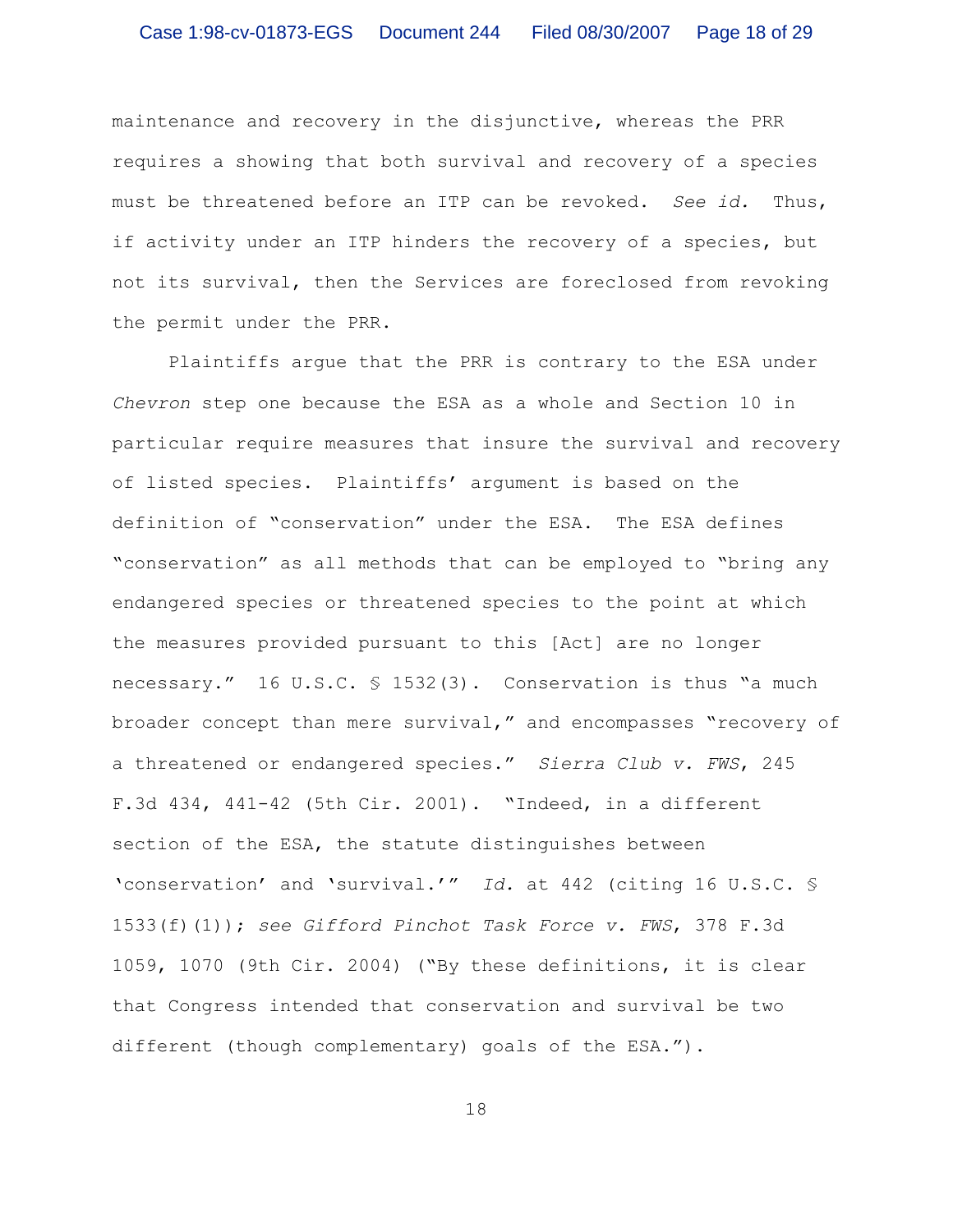Under ESA Section 10, parties seeking an ITP must submit a "habitat conservation plan" ("HCP") specifying the impact of the taking, measures to minimize the impact, and any other measures required by the Services. 16 U.S.C. § 1539(a)(2)(A). Plaintiffs argue that because this document is called a "conservation" plan, ITP holders must necessarily be required to "conserve" species, *i.e.* use all measures to promote species' recovery. *See* 16 U.S.C. § 1532(3). It would follow then that ITPs should be revoked when the recovery of a species is imperiled. In addition, plaintiffs contend that the overall purpose of the ESA is to "halt *and reverse the trend* towards species extinction, whatever the cost." *TVA v. Hill*, 437 U.S. 153, 184 (1978) (emphasis added). Thus, the issuance and revocation of ITPs arguably should utilize a recovery-based standard.

If ESA Section 10 did not further define the components of an HCP and requirements for granting an ITP, plaintiffs may have had a strong claim. The more specific provisions of Section 10, however, fatally undermine plaintiffs' arguments. Section 10 requires that an ITP applicant's conservation plan must specify, *inter alia*, "the impact which will likely result from such taking" and "what steps the applicant will take to minimize and mitigate such impacts, and the funding that will be available to implement such steps." 16 U.S.C. § 1539(a)(2)(A)(i), (ii).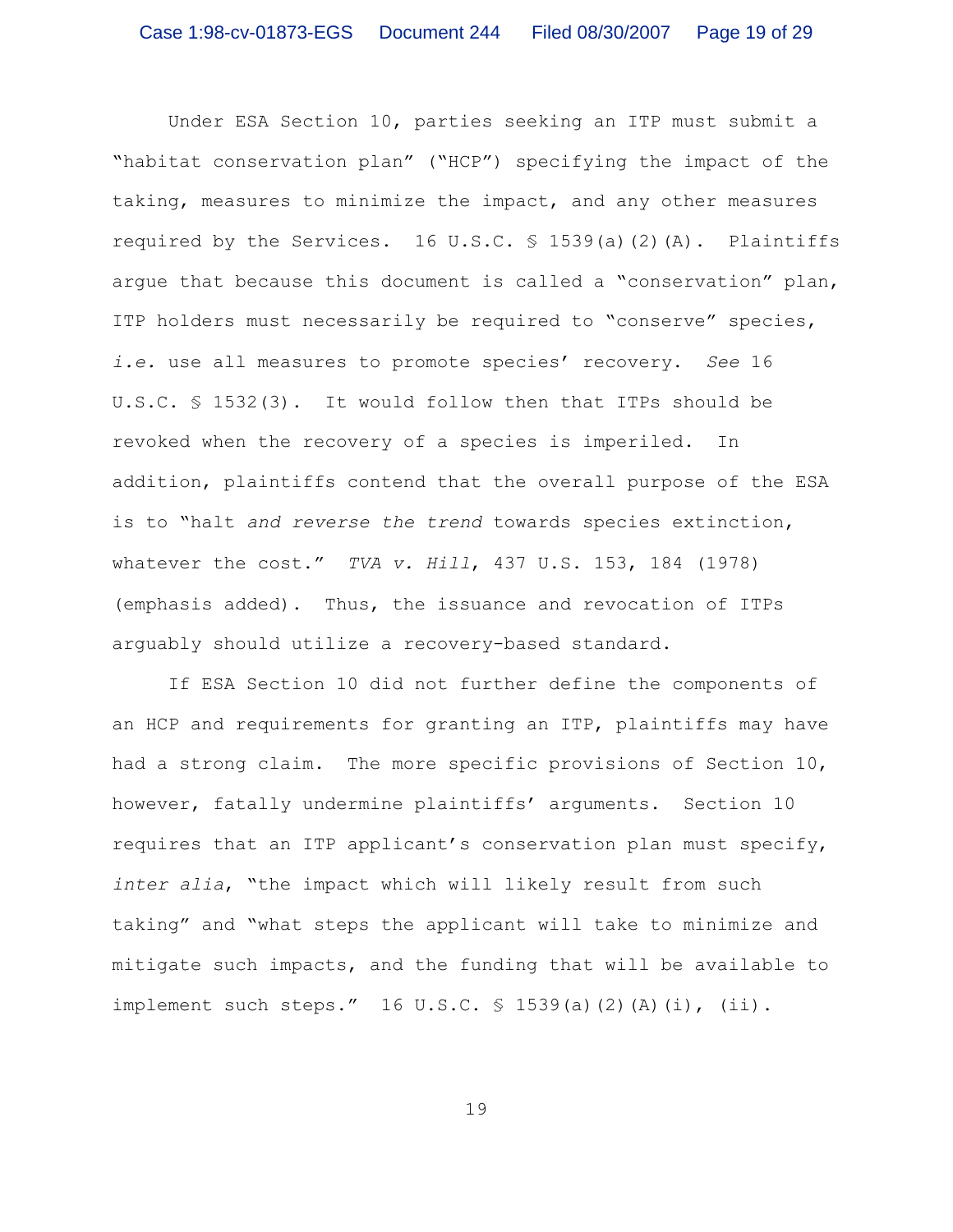These requirements speak to minimizing impact upon species, but do not address at all the recovery of species.

Section 10 also includes specific findings that the Services must make in order to grant an ITP:

(i) the taking will be incidental; (ii) the applicant will, to the maximum extent practicable, minimize and mitigate the impacts of such taking; (iii) the applicant will ensure that adequate funding for the plan will be provided; (iv) the taking will not appreciably reduce the likelihood of the survival and recovery of the species in the wild.

16 U.S.C. § 1539(a)(2)(B). These statutory criteria directly undercut plaintiffs' arguments that ITPs must promote the recovery of listed species. To the contrary, applicants are only required to minimize and mitigate the impact on species "to the maximum extent possible." *Id.*<sup>3</sup> More importantly, applicants are only required not to reduce "the likelihood of the survival *and* recovery of the species." *Id.* (emphasis added). Therefore, ITPs may be granted if the likelihood of recovery, but not survival, is appreciably reduced. *See* 50 C.F.R. § 402.02 (defining an act to "jeopardize the continued existence of" a species if it "reasonably would be expected . . . to reduce appreciably the likelihood of both the survival and recovery" of the species).

<sup>&</sup>lt;sup>3</sup> "The words 'maximum extent possible' signify that the applicant may do something less than fully minimize and mitigate the impacts of the take where to do more would not be practicable." *Nat'l Wildlife Fed'n v. Norton*, 306 F. Supp. 2d 920, 928 (E.D. Cal. 2004).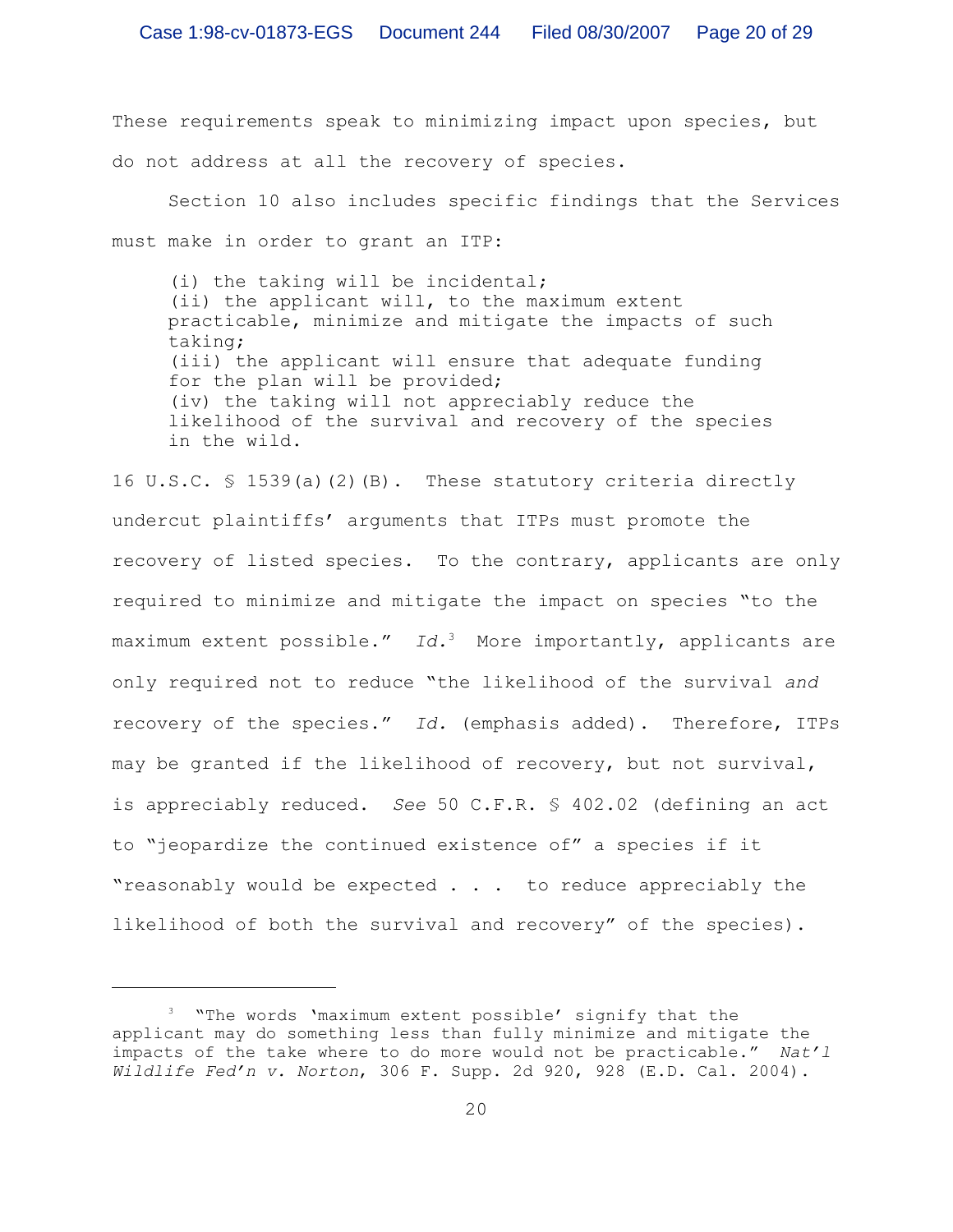Thus, while applicants must submit a "conservation" plan, the statutory text makes clear that ITPs can be granted even if doing so threatens the recovery of a listed species. To the extent that there is a conflict between the general definition of "conservation" and the specific criteria in 16 U.S.C. § 1539(a)(2)(B), the "specific statutory language should control more general language when there is a conflict between the two." *Nat'l Cable & Telecomm. Ass'n, Inc. v. Gulf Power Co.*, 534 U.S. 327, 335 (2002).<sup>4</sup>

Finally, Section 10 contains a specific provision regarding the revocation of permits. "The Secretary shall revoke a permit issued under this paragraph if he finds that the permittee is not complying with the terms and conditions of the permit." 16 U.S.C. § 1539(a)(2)(C). This provision mandates revocation for failing to abide by an ITP's conditions, but does not require revocation due to a threat to a species' recovery. Therefore,

<sup>&</sup>lt;sup>4</sup> One district court has reached the opposite conclusion, but did so without closely scrutinizing the statutory text of ESA Section 10. *Sw. Ctr. For Biological Diversity v. Bartel*, 470 F. Supp. 2d 1118, 1129 (S.D. Cal. 2006) (An ITP "permit application must satisfy the ESA goal of conservation, which will allow the species to recover in order to reverse the trend to extinction." (internal quotation marks omitted)). Another district court also summarily reached the opposition conclusion, in dicta, without analysis. *Sierra Club v. Babbitt*, 15 F. Supp.2d, 1274, 1278 n.3 (S.D. Ala. 1998) ("Pursuant to section 10, the FWS may issue a permit for the 'incidental take' of some members of the species, if the applicant for the permit submits a 'conservation plan' that will – as its name plainly connotes – help 'conserve' the entire species by facilitating its survival and recovery."). Given the lack of statutory analysis, neither opinion is persuasive.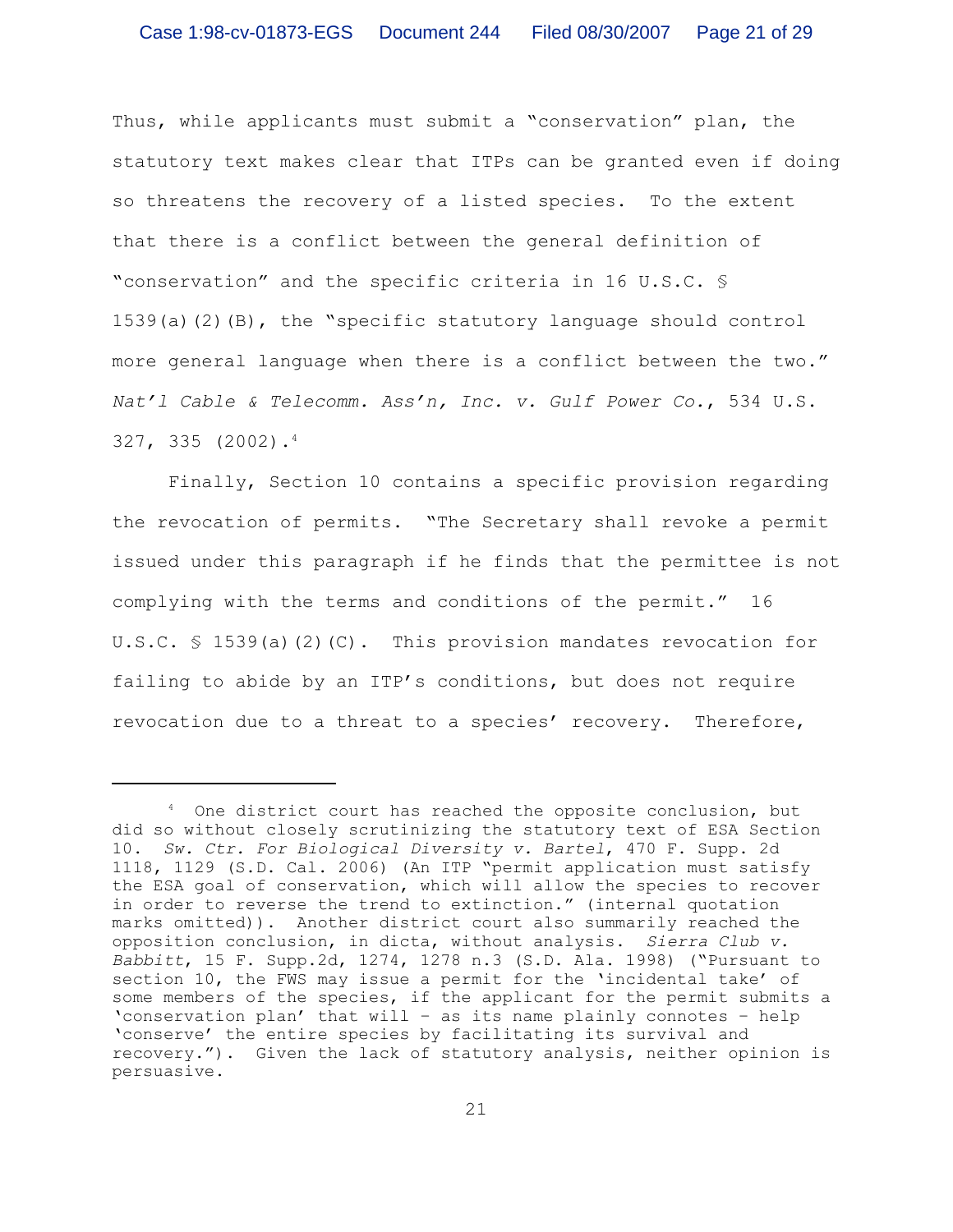when ESA section 10 is analyzed closely, it becomes clear that the specific provisions of the ESA do not require ITPs to promote or even maintain the recovery of listed species. Thus, the PRR does not fail under *Chevron* step one.

Plaintiffs nonetheless argue that a recovery-based standard must be applied to ITPs following a recent Ninth Circuit decision, *Gifford Pinchot Task Force v. FWS*, 378 F.3d 1059 (9th Cir. 2004). That case, however, concerned an entirely different section of the ESA. At issue was the FWS's interpretation of "destruction or adverse modification" of a designated "critical habitat" of a listed species in 16 U.S.C. § 1536(a)(2). *Id.* at 1069. The court found the FWS regulation in question to be invalid under *Chevron* step one because it protected only the survival of listed species, but not their recovery. *See id.* at 1069-70. The court based its conclusion on the definition of "critical habitat," which includes areas "essential to the conservation of the species." *Id.* at 1070 (citing 16 U.S.C. § 1532(5)(A)). The same logic cannot be applied to ITPs. While the recovery-based definition of conservation was central to defining critical habitats, the same cannot be said for ITPs. Instead, as described above, the specific statutory provisions in ESA Section 10 demonstrate the Congress did not intend ITPs to have to promote or maintain the recovery of listed species.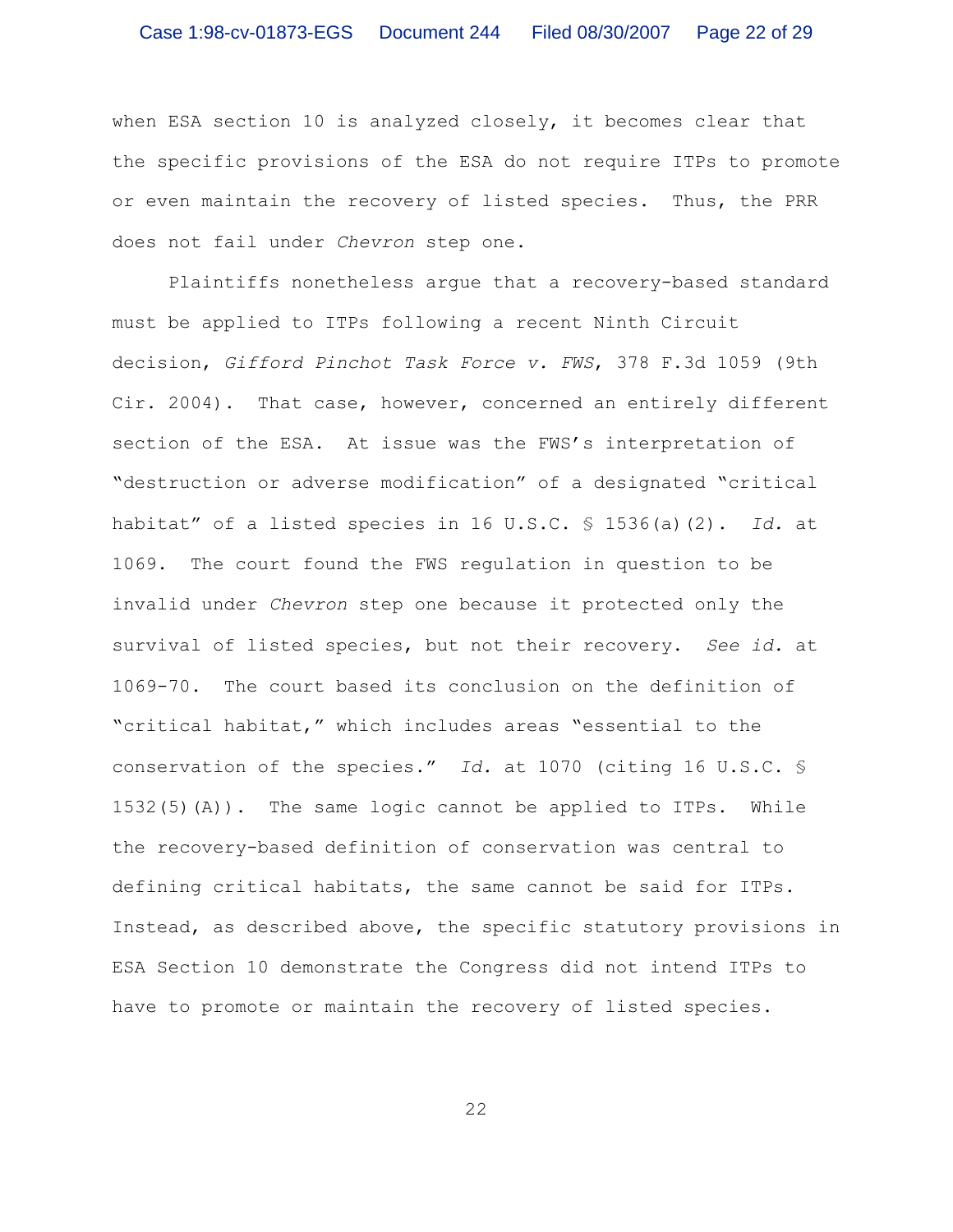Accordingly, the Court rejects plaintiffs' argument that the PRR is invalid under *Chevron* step one.

At *Chevron* step two, when "the statute is silent or ambiguous with respect to the specific issue, the question . . . is whether the agency's answer is based on a permissible construction of the statute." *Ranbaxy Laboratories Ltd. v. Leavitt*, 469 F.3d 120, 124 (D.C. Cir. 2006) (quoting *Chevron*, 467 U.S. at 843). Plaintiffs argue that the PRR is invalid under *Chevron* step two because it contradicts the ESA's general purpose of protecting the recovery of listed species. For the reasons already discussed, however, the statutory text of ESA section 10 demonstrates Congressional intent to allow the Services to grant ITPs even if they do not protect the recovery of listed species.

Moreover, the PRR adopts a facially reasonable policy for revocation. Under the PRR, ITPs may be revoked if continuation of the permitted activity would be inconsistent with the statutory criteria for issuing the permit initially, and the inconsistency has not been remedied by the Services in a timely fashion. *See* 50 C.F.R. §§ 17.22(b), 17.32(b). Because the ESA only sets forth specific criteria for the issuance of ITPs, it is a perfectly logical policy to trigger revocation of ITPs when those criteria can no longer be met. Accordingly, the Court concludes that the PRR is a permissible and reasonable construction of the ESA. *See Chevron*, 467 U.S at 843.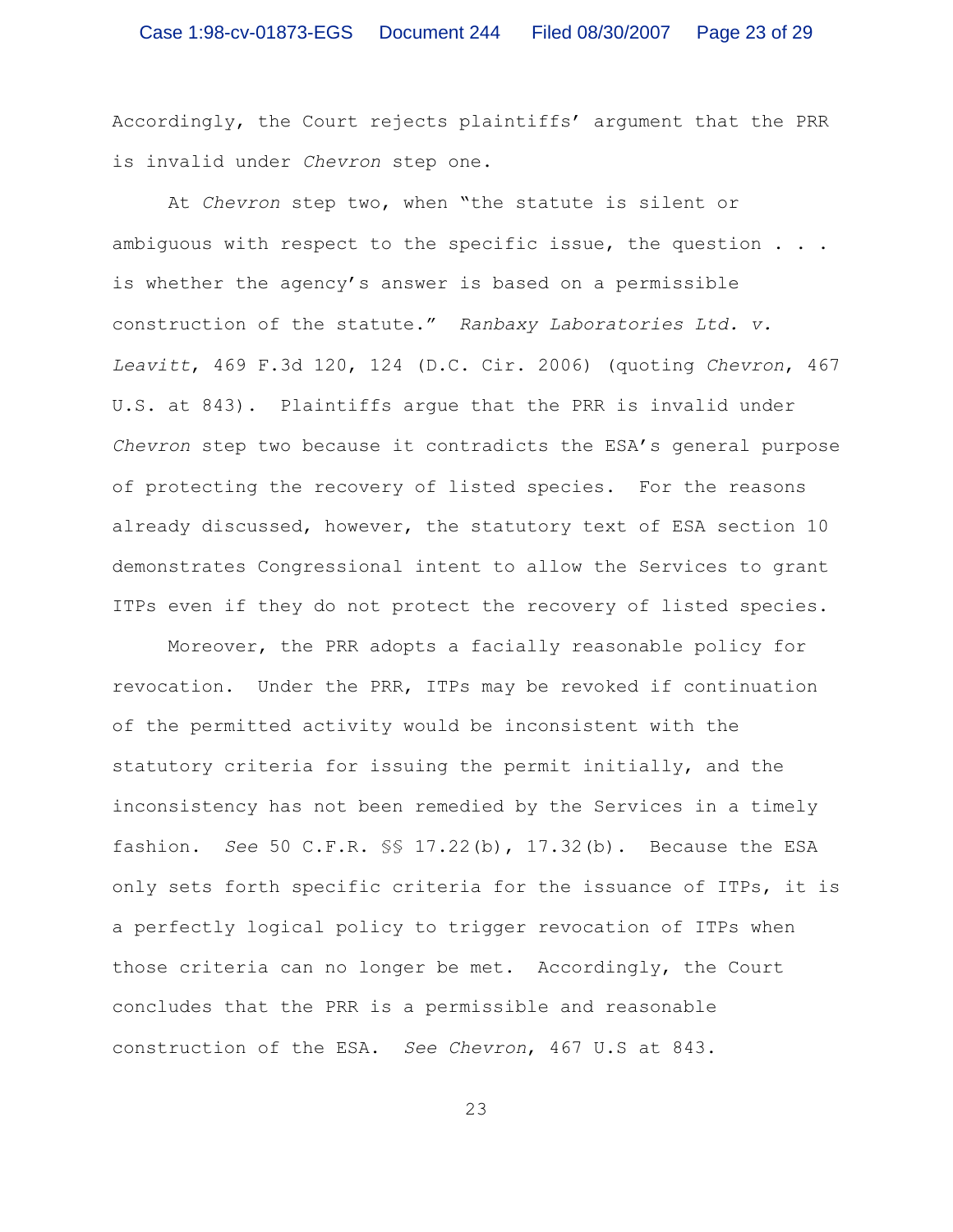Plaintiffs contend that the No Surprises Rule is also contrary to the law, especially in light of its close relation to the PRR. Specifically, they argue that it is contrary to law "for the Services to extend unprecedented regulatory assurances to all ITP holders without even requiring that their ITPs/HCPs be compatible with species recovery and, indeed, even where the ITPs/HCPs may be detrimental to such recovery." Thus, plaintiffs' argument is that the No Surprises Rule is contrary to the ESA because it makes more permanent conditions in an ITP that may not promote or maintain the recovery of listed species. As discussed, the ESA does not require ITPs to promote or maintain the recovery of species. Therefore, the Court concludes that the No Surprises Rule is not contrary to the ESA.

# **IV. Whether the Rules are Arbitrary and Capricious**

Plaintiffs argue that the Rules are arbitrary and capricious because the Services have failed to articulate a reasoned basis for the rules. "The scope of review under the 'arbitrary and capricious' standard is narrow and a court is not to substitute its judgment for that of the agency. Nevertheless, the agency must examine the relevant data and articulate a satisfactory explanation for its action." *AT&T Corp. v. FCC*, 236 F.3d 729, 734 (D.C. Cir. 2001) (quoting *Motor Vehicle Mfs. Ass'n v. State Farm Mut. Auto. Ins. Co.*, 463 U.S. 29, 43 (1983) ("State Farm")). In addition, "when an agency determines to change an existing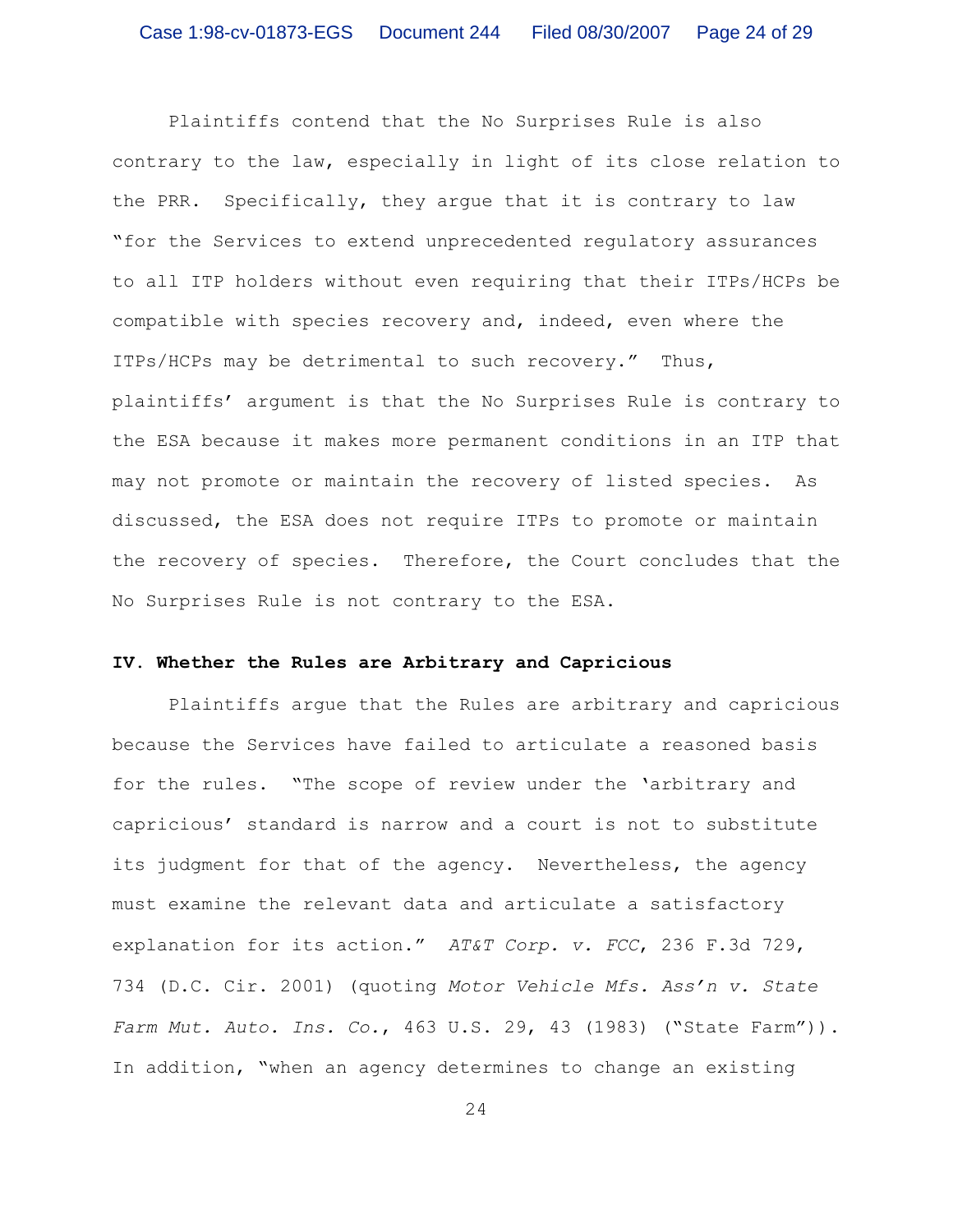regulatory regime it must do so on the basis of 'reasoned analysis.'" *Id.* at 735 (quoting *State Farm*, 463 U.S. at 42).

Plaintiffs have challenged several alleged defects in the Services' justifications for the new Rules. Each will be considered in turn. First, plaintiffs argue that the Services have failed to explain how allowing ITPs that impede recovery of listed species, under the PRR, is consistent with the ESA. The Services, however, have clearly explained that they believe that matching the ITP revocation criteria to the statutory ITP issuance criteria more accurately reflected Congressional intent. ITP Revocation Regulations — Final Rule, 69 Fed. Reg. at 71727. As discussed in Section III, *supra*, this was a reasonable policy choice given the underlying statutory provisions.

Second, plaintiffs argue that the Services have failed to explain why the PRR's standard for revocation of ITPs is drafted in discretionary rather than mandatory terms. The Services, however, explained that permit revocation decisions are always fact-intensive and require the exercise of agency discretion, so it is more appropriate to describe permit revocation standards in discretionary rather than mandatory terms. *Id.* at 71728. The statutory revocation standard, 16 U.S.C. § 1539(a)(2)(C), implies that agencies have discretion in revoking permits because some discretionary investigation is necessary before the agencies can "find" that permit-holders are not complying with the terms of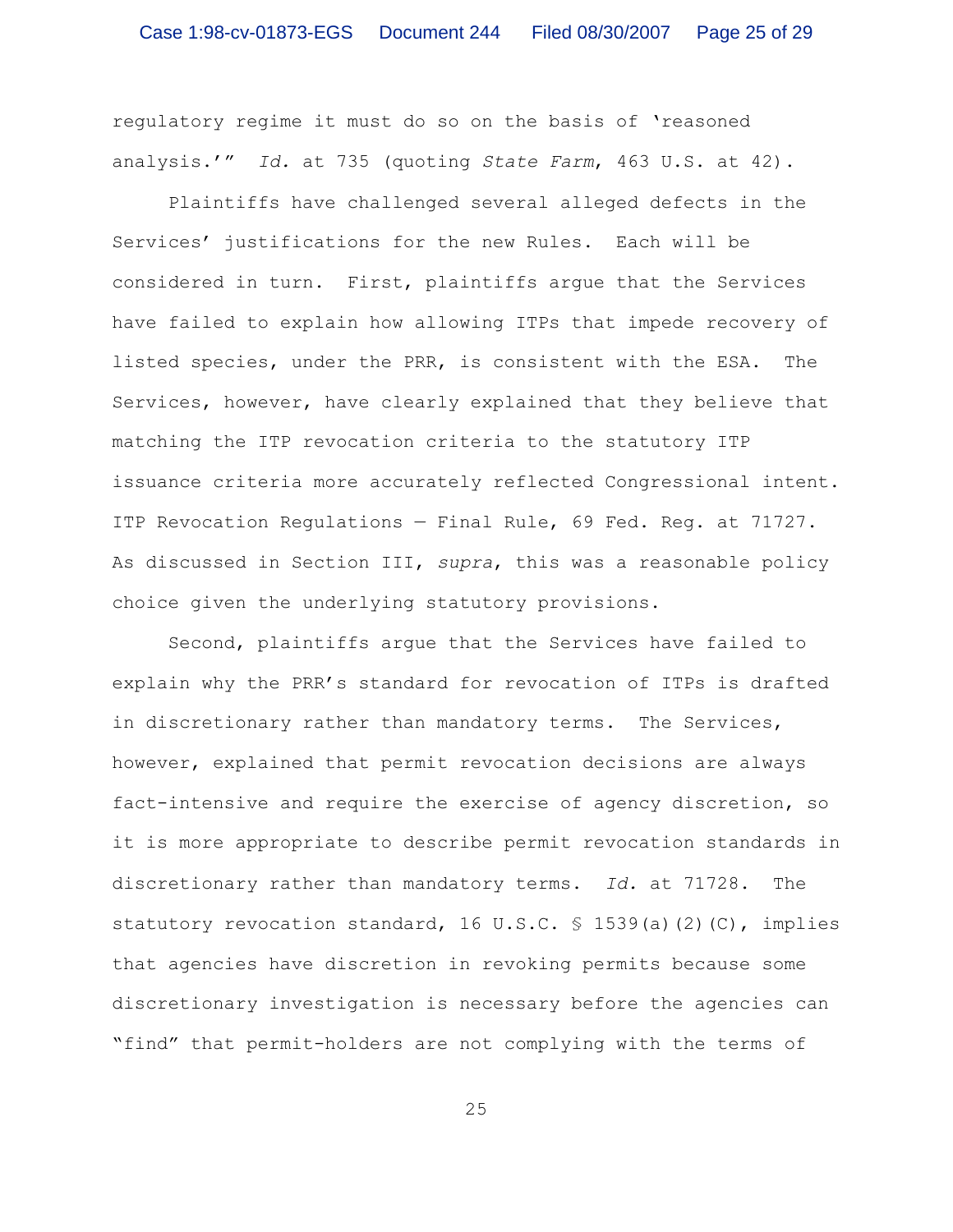the ITP. *See Envtl. Prot. Info. Ctr. v. FWS*, No. 04-4647, 2005 WL 3021939, at \*9-10 (N.D. Cal. 2005) (holding that agencies have discretion in investigating and revoking ITPs). Therefore, it is rational for the Services to phrase the PRR in discretionary terms.

Third, plaintiffs argue that the Services have failed to explain why the PRR's standard for revocation is triggered by jeopardy to a species, but not impairment of a species' critical habitat. Again, the Services rationally explained that since the statutory ITP issuance criteria only refer to jeopardy of a species, that same standard should be used for the revocation of ITPs. *See* ITP Revocation Regulations — Final Rule, 69 Fed. Reg. at 71728; Section III, *supra*.

Fourth, plaintiffs argue that the Services' justification for the No Surprises Rule – that it was necessary to create greater incentives for landowners to engage in conservation under ESA Section 10 – is inconsistent with the ESA. The ITP framework is an alternative to regulation through the enforcement against illegal "takings" of listed species under ESA Section 9. *See* Daniel J. Rohlf, *Jeopardy Under the Endangered Species Act: Playing a Game*, 41 Washburn L. J. 114, 123-25 (Fall 2001). While strict in theory, enforcement-based regulation may be flawed because illegal take prosecutions are difficult, expensive, and therefore rare. *See id.* at 123 ("in a five year period from 1988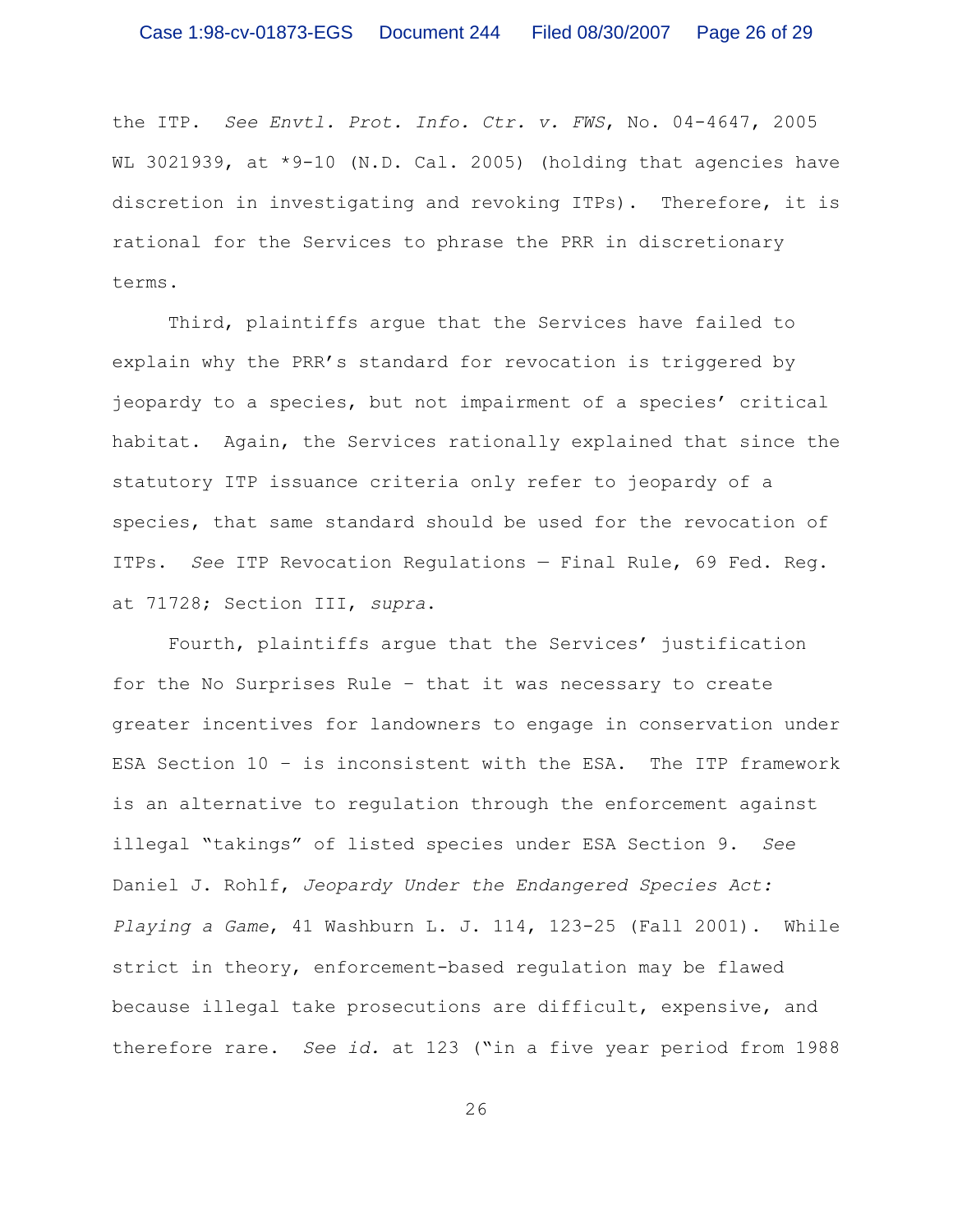to 1993, the General Accounting Office identified only eight successful prosecutions nationwide against habitat destruction that resulted in take of protected species"). Thus, Section 10 permitting creates an alternate, private/public method of habitat conservation. *See id.* at 124 In order to encourage the use of ITPs, Congress directed the Services to provide "adequate assurances . . . to the financial and development communities that a section 10(a) permit can be made available for the life of the project." H.R. Conf. Rep. No. 97-835 at 30-31, 1982 U.S.C.C.A.N. 2871-72. Thus, it is rational for the Services to follow Congressional intent, and create incentives for private landowners to apply for and utilize ITPs.

Fifth, plaintiffs argue that the Services have failed to explain why the No Surprises Rule grants assurances that ITP conditions will not be modified even though ITPs can still be revoked under the PRR. The Services explained, however, that revoking an ITP is a "last resort," and thus that the PRR only slightly reduces the permittees' interest in a secure ITP, and does not significantly impair the desired incentive to provide landowners who assist listed species with cost certainty. *See* ITP Revocation Regulations — Final Rule, 69 Fed. Reg. at 71,729- 30.

Sixth, plaintiffs argue that the Services have failed to explain how the No Surprises Rule is tenable given the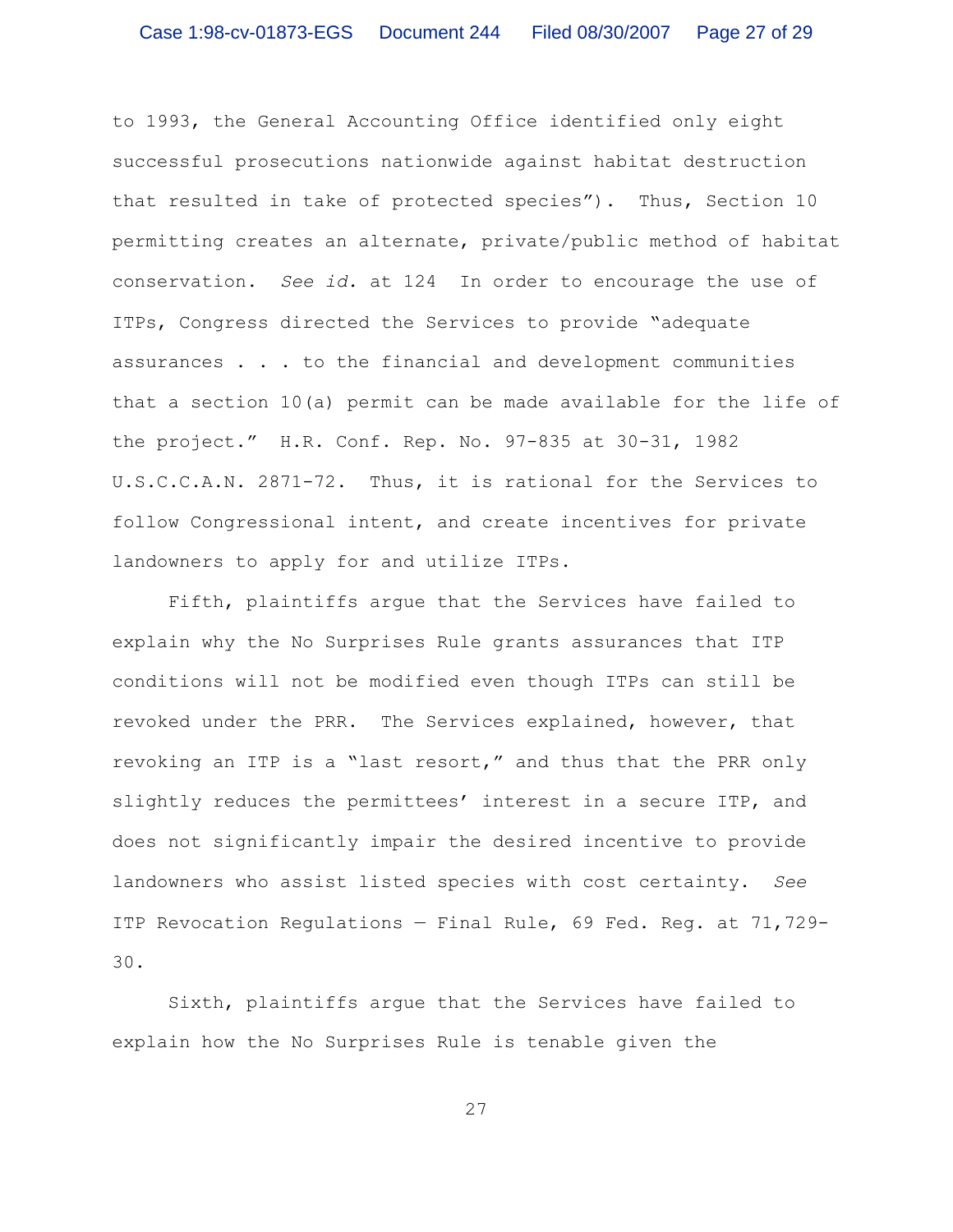government's duty under the ESA to insure that any government action "is not likely to jeopardize the continued existence" of a listed species. As the Services concede, the issuance of an ITP constitutes a federal action that must be reviewed in an intraagency consultation under ESA Section 7. *Spirit I*, 294 F. Supp. 2d at 76. Therefore, before issuing an ITP, the Services must find that doing so "is not likely to jeopardize the continued existence of any [listed] species or result in the destruction or adverse modification of habitat of such species." 16 U.S.C. § 1532(a)(2); *see Sw. Ctr. For Biological Diversity v. Bartel*, 470 F. Supp. 2d 1118, 1129 (S.D. Cal. 2006). Depending on the conditions imposed by the ITP, it is certainly possible that issuing an ITP with No Surprises assurances may satisfy the nojeopardy standard. Since this is a facial challenge, and the No Surprises Rule is not logically inconsistent with the no-jeopardy standard, it is appropriate for the Court to presume that the Services will faithfully execute their duties under Section 7 and reasonably determine whether an ITP complies with the no-jeopardy standard at the time of issuance.

Finally, plaintiffs argue that the Services have failed to explain why the No Surprises Rule does not require an ITP holder to address foreseeable changed circumstances if those circumstances were not addressed at the time of the ITP's issuance. Plaintiffs argue that this policy gives ITP applicants